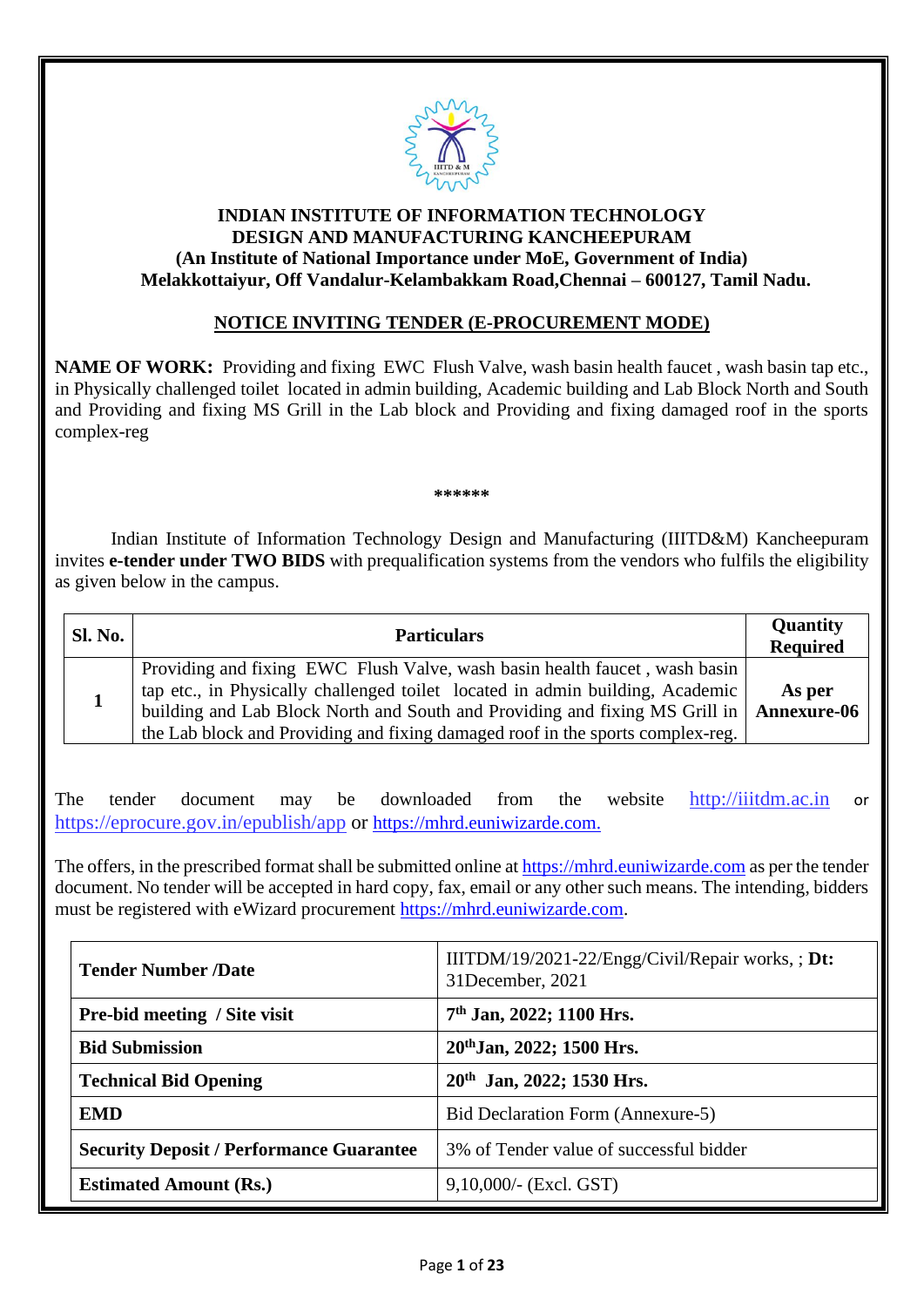# **General Terms and Conditions**

1. The tender should be valid for 03 months from the due date and this work needs to be carried out in a time bound manner in the address mentioned above of this Institute.

2. The vendor shall take care of all safety and precautionary measures during erection of the work.

3. No damage shall be made to any fittings, surfaces, paintings of the building. If any made shall be restored by the vendor at his own cost.

4. No unsolicited correspondence shall be entertained after the submission of the offer.

5. Quoting merely the lowest price does not confer any right to any bidder for award of work order. The Institute reserves the right to select any bid on the grounds of quality, offer of additional/special features, compatibility etc.

6. The Institute also reserves the right to reject any bids with sub-standard products even if they are found to be lowest.

7. The quotations submitted online through the e-tendering portal [https://mhrd.euniwizarde.com](https://mhrd.euniwizarde.com/) on or before the due date stipulated above.

8. The rate quoted should be inclusive of all material, Labour, transportation and installation of the terms at the designated place.

9. Special concession in rates if any applicable for Educational Institution shall also be offered and indicated clearly.

10. Penalty for delayed services / LD

a. As time is essence of the contract, the period of work mentioned in the work order should be strictly adhered to.

b. If the vendor fails to perform the work as per the specifications mentioned in the order within the due date and time the vendor is liable to pay liquidated damages of 10% of order value and the work will be executed through some other Agency at the risk and cost of the vendor.

The IIITDMK reserves the right to accept the offer in full or in parts or reject the offer summarily or partly without assigning any reasons.

> **Sd/-** Registrar IIITDM Kancheepuram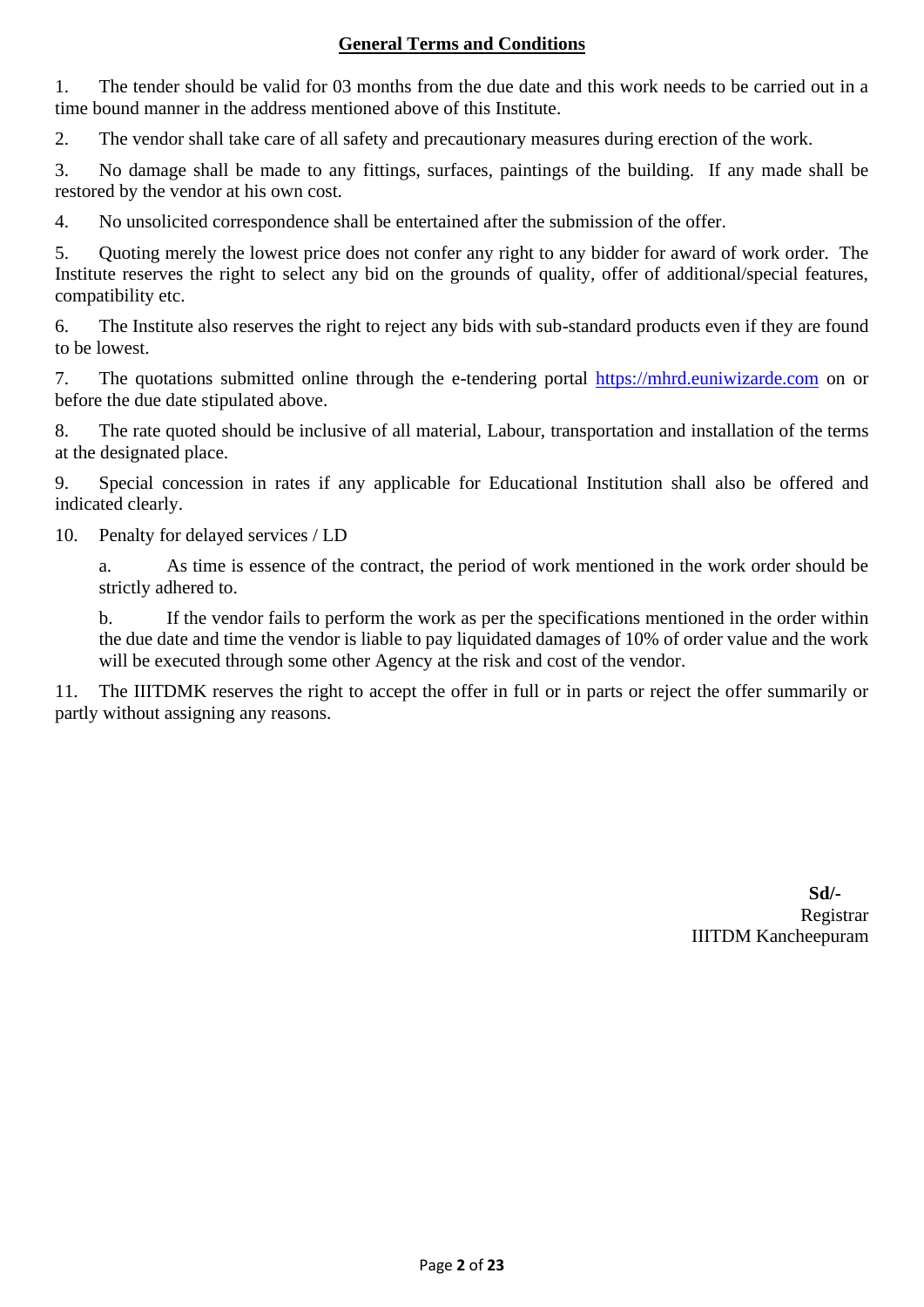### **TERMS & CONDITIONS GOVERNING THE CONTRACT**

- **1.** Compliance of Statutory Provisions, Laws, Rules, Orders, Notifications, etc. issued by Government from time to time.
	- (a)The Contractor shall at his own cost comply with all the statutory provisions, laws, rules, orders, notifications, etc. whether issued by Central or State or Local Government as applicable to him and to this contract from time to time while discharging his responsibilities under this contract and indemnify the Department against any loss which accrues to the department directly or indirectly on account of commission/ omission of his responsibilities under this contract.
	- (b)The Contractor shall not engage/employ persons below the age of 18 years.
	- (c)In case any workman suffers any injury or meets with any accident while performing duty, the liability under Workmen's Compensation Act or any other Law shall be borne fully by the Contractor and IIITDM Kancheepuram shall not be liable for any claim for damages or compensation.
	- (d)IIITDM Kancheepuram shall not be responsible for any claim, whatsoever, against the Contractor from third party sources including claims, if any, from the men employed by the Contractor under this **Contract**
	- (e)The Contractor shall be fully responsible and liable if any person engaged/planned to be engaged by him for the purpose of this Contract is involved in any unlawful activity including theft, pilferage, sabotage, terrorism etc. during their presence in IIITDM Kancheepuram, under the provisions of this Contract. The Contractor shall be required to certify that persons deployed by him are not involved in any unlawful activity including theft, pilferage, sabotage; terrorism etc. and he shall be fully responsible/liable for their conduct. Contractor should also obtain entry passes; gate passes for the persons deployed by him for work, from the concerned department through its Section in-charge.
	- (f) For successful implementation of the terms and conditions of this agreement, the staff employed by the Contractor shall be subject to inspection by the authorized officers of IIITDM Kancheepuram at the discretion of IIITDM Kancheepuram and the Contractor shall be under obligation to assist in such exercise, whenever desired.
	- (g)The Contractor shall ensure that IIITDM Kancheepuram's property is not damaged due to his staff's carelessness or through use of any material/methods etc. and in case of any damage or loss, Contractor shall be liable to make good the loss. The decision of IIITDM Kancheepuram as to the quantum and value of damage/loss and the extent of recovery to be made from him shall be final and binding on the Contractor.
	- (h)The requirements given in the 'Schedule of Work' placed at **Annexure- 6** are only indicative and not exhaustive. Contractor shall be required to complete the project. The decision of IIITDM Kancheepuram authorities in this regard shall be final and binding on the Contractor.
	- (i) Timely completion of the assigned work shall be the sole responsibility of the Contractor and in the event of his/her failure to do so, this Department reserves the right to get it done at the risk and cost of the Contractor. The expenditure so incurred by IIITDM Kancheepuram shall be deducted from the payments due to the Contractor or from the Security Deposit and/or Performance Guarantee, as deemed fit by the Institute.
	- (j) The Contractor shall take all necessary steps to ensure that due to his work, other official work is not put to inconvenience during Office timings and there is no safety hazard/any other hazard at workplace. To ensure this, the Contractor may have to do the work after office hours or on weekends/holidays too and if needed co-ordination with other contractors while executing the work at site shall be done.
	- (k)Decision of IIITDM Kancheepuram regarding satisfactory completion of the job will be final & binding on the Contractor. If the work is not found satisfactory then the Contractor may be asked to redo the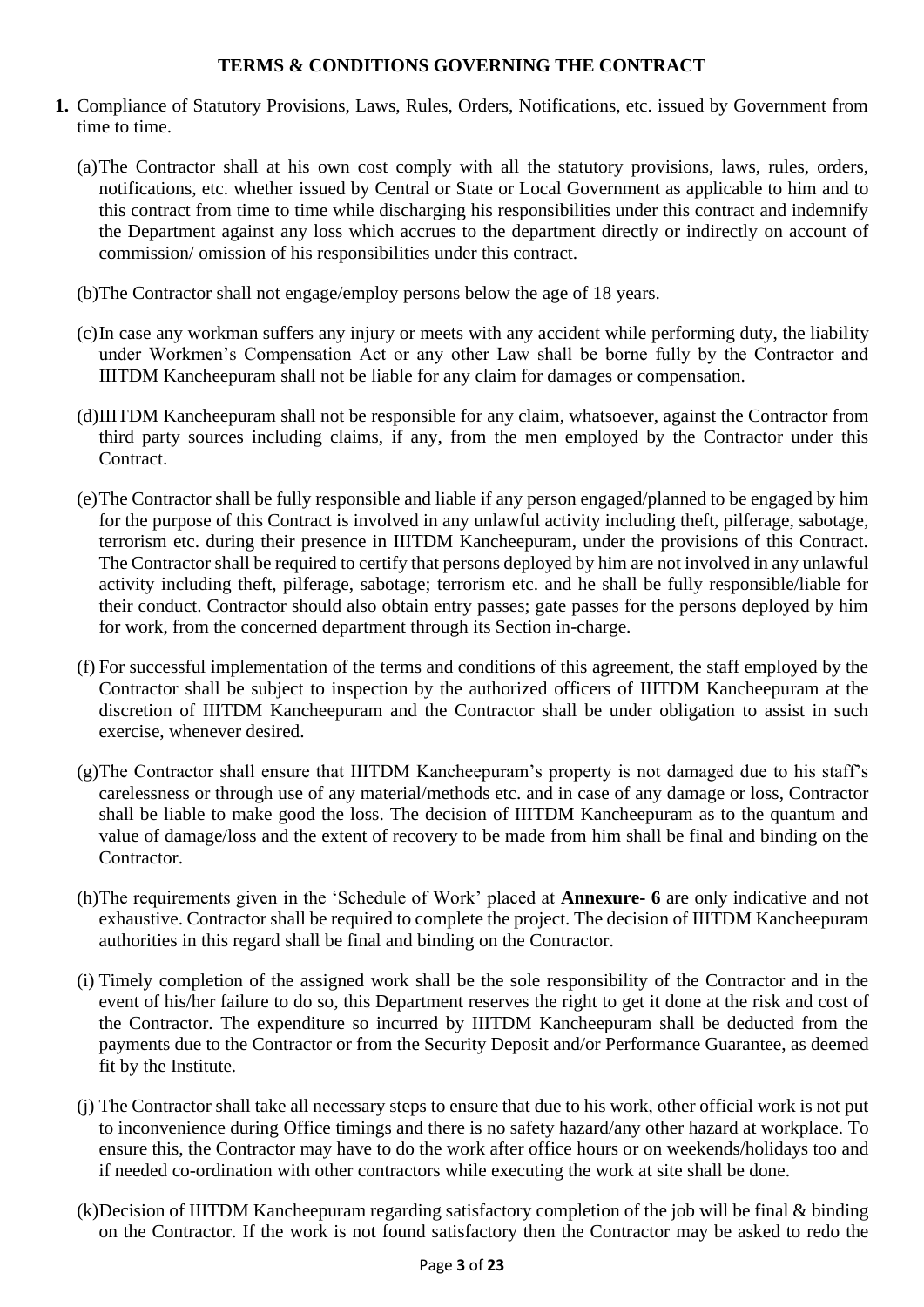work at no additional cost to IIITDM Kancheepuram. The Contractor shall be bound by any such decision, directions of IIITDM Kancheepuram officials.

- (l) The Contractor shall ensure performance of all activities, which have been listed under the 'Schedule of Work' at Annexure 6 of this tender document. He shall be under obligation to carry out all of the works stipulated in the contract.
- (m) Failure to comply with the conditions governing this Contract, shall subject the Contractor liable for Penalty and Termination of Contract as stipulated in Para 28 and 29 of this Tender Document.
- (n)The material to be used by the Contractor should be conforming to reputed brands or ISI marks. Samples of all materials / fixtures as specified in 'Schedule of Work' shall be got approved before their use by the Contractor. Catalogues / Brochures are also to be brought by the Contractor along with samples wherever required.
- (o)IIITDM Kancheepuram has Power to issue instructions etc., IIITDM Kancheepuram may in its absolute discretion & from time to time issue further Drawings if any, &/or written instructions, detailed directions & explanations in regard to:
	- (i) Minor addition, reduction, omission or substitution of any work included in the Contract.
	- (ii) Minor variation or modification of the design, quality, character of any work.
	- (iii) Minor variation in the dimensions of any part of the works.
	- (iv) Minor discrepancy in the Drawings if any, or between the Bill of Quantities and / or Specification.
	- (v) The removal from the site of any material brought thereon by the Contractor  $\&$  the substitution of any other material.
	- (vi) The dismissal from the works of any person employed there-upon by the Contractor to carry out the work under the provisions of this Contract and its replacement by another suitable person within a given time frame at no additional cost to IIITDM Kancheepuram.
	- (vii) The opening up of or inspection of any work covered up. i) All other instructions issued to him covering other aspects of the Contract.
	- (viii) During the execution any minor wall/flooring/table cutting and finishing (providing hy-lam sheets/dummies etc.) also to be carried out without any additional cost.
- **2. INSPECTION AND QUALITY ASSURANCE:** Engineer-in-charge or any other representative/official deputed by the IIITDM Kancheepuram shall have the right to inspect or to test the materials to establish their conformity to the ordered specifications. The Contractor shall provide all reasonable facilities and assistance to such representative without any charges to the IIITDM Kancheepuram in this regard. Further, IIITDM Kancheepuram may direct the Contractor to get any/all materials/samples tested from specified organization(s) for conforming to the tendered specifications at the cost of the Contractor. In case, any inspected or tested material fails to conform to the ordered specifications, or workman ship is found to be unsatisfactory, IIITDM Kancheepuram may reject them and Contractor shall either replace the rejected material or make alternative arrangements necessary to meet the stipulated specifications and rectify the defects pointed out in the workman ship, at no additional cost to IIITDM Kancheepuram, within the Work Completion Period as per Para 28.
- **3. Water and power** will be made available free of cost for the prescribed work.
- **4.** All the unused materials like sand, bricks, stone chips, clips, wires, nails and other debris (malba and rubbish material) shall be removed and suitably disposed of outside building premises regularly and after the completion of the work at no additional cost. The site should be handed over to IIITDM Kancheepuram in good condition. The Contractor shall bear sole liability for proper disposal of debris.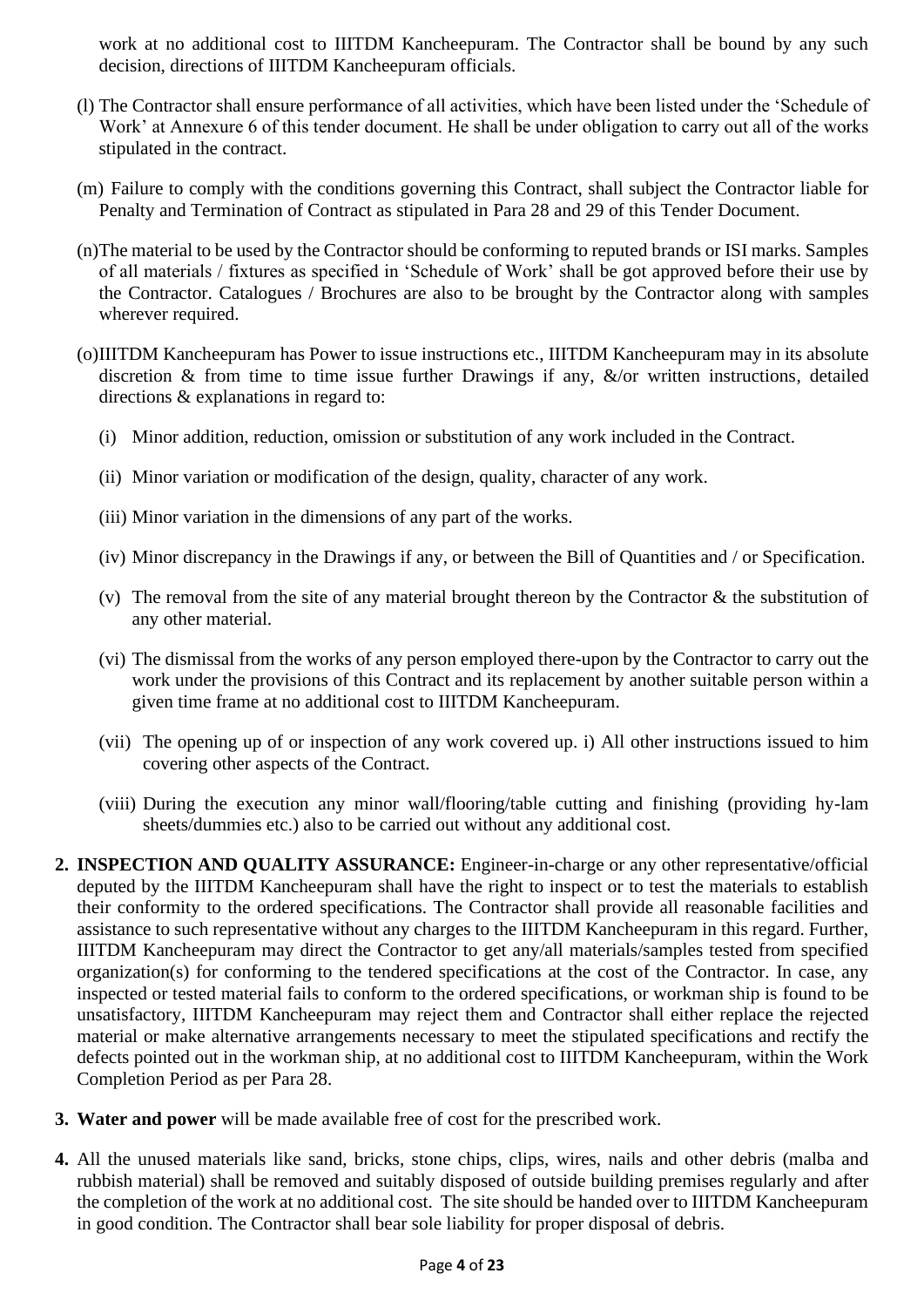**5.** Watch and ward of the material used by the Contractor before/during and after installation shall be the responsibility of the Contractor till the job is duly completed and handed over to the Department. IIITDM Kancheepuram shall in no way be responsible for the security of the material kept in IIITDM Kancheepuram premises for the purpose of the Contract.

### **6. Earnest Money Deposit (EMD):**

Bidders are to execute a Bid declaration accepting that if they withdraw or modify their Bids during the period of validity or if they fail to execute the awarded work as per the work order / contract they will be debarred for the period of one year for bidding for any tender of the institute. Further, the debarment will be intimated to all department of government of India/ governmental organizations for bidding by the firm for any tender. (Declaration format enclosed in Annexure-5)

- **7. Eligibility Criteria:** In order to be considered for the contract of the works as detailed under `Schedule of Work' in this Tender Document the tenderer should have awarded and executed the following on or after 01.01.2018.
	- (i) Three similar works costing not less than Rs. 3,64,000/- (Excl. GST) each. Self-attested copy of work contracts needs to be enclosed with bid.

#### OR

(ii) Two similar works costing not less than Rs. 4,55,000/- (Excl. GST) Self-attested copy of work contract needs to be enclosed with bid.

#### OR

- (iii) One similar work costing not less than Rs. 7,28,000/- (Excl. GST) Self-attested copy of work contract needs to be enclosed with bid.
- (b) "Similar Civil works" shall be awarded and executed with State Govt. /Central Govt. / Autonomous / Corporate Institutions on or after 01.01.2018. Completion certificate to be submitted along with copy of Scope of Work".

#### **8. Technical Bid should contain following information:**

- (a) Photocopy of Registration certificate of TIN number issued by appropriate authority in favour of the tenderer.
- (b) Should be registered under Goods and Service Tax (GST) registration (Photocopy of certificate issued by appropriate authority in favour of the tenderer to be attached).
- (c) Should have valid PAN Number issued by Income Tax Department (Photocopy of PAN Card issued by appropriate authority in favour of the tenderer to be attached).
- (d) Should attach a self-declaring certificate that the Agency/Firm has not been debarred from working in any Govt. institution/undertaking anywhere in the country as per Annexure - 7.
- (e) Bids should be complete in all respects and conform to all the conditions laid down in the tender documents failing which their bids shall be liable to be rejected without further information to the bidder and without assigning any reason. No correspondence shall be entertained in this regard.
- (f) The Department reserves the right to reject any or all the bids without assigning any reasons thereof. No tenderer shall have any cause of action or claim against IIITDM Kancheepuram for rejection of his bid.
- (g) The tender document is not transferable.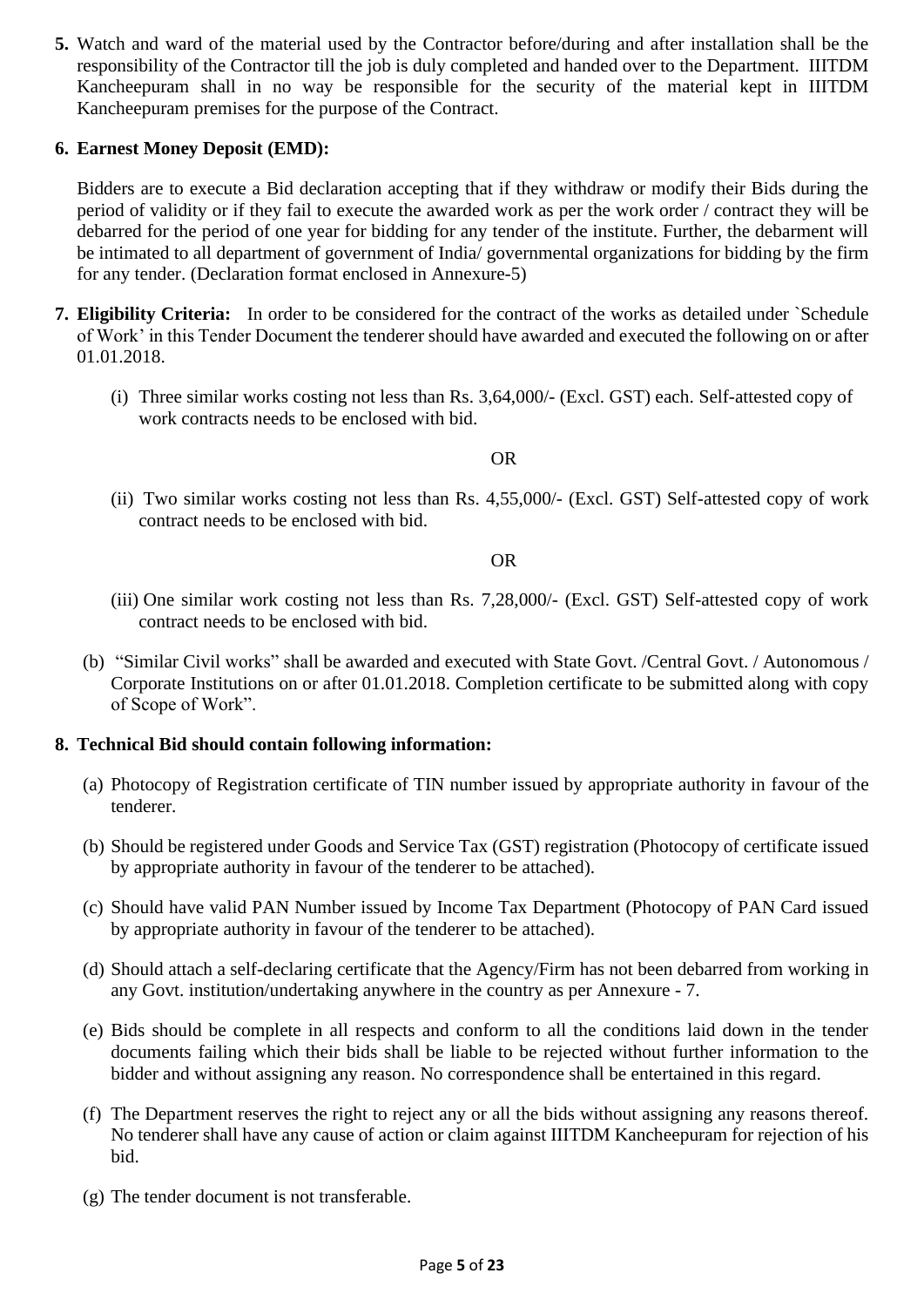- (h) Conditional Tenders/Non-compliance of any of the conditions set in tender document shall render the bid liable for rejection.
- (i) The bidders in their own interest should study the `Bid document' carefully, and abide by the various instructions and guidelines provided under various paras of the tender document.
- (j) IIITDM Kancheepuram reserves the right to seek any clarification from the bidders or waive any minor deviation in the provisions governing the contract at its sole discretion.
- (k) For better appreciation of `Schedule of Work' under this Contract, the bidders are advised to **visit the site of the work** on **7 th JAN 2022 at 1100 hrs**.

### **9. THE BID DOCUMENT:**

The works required, bidding procedures and contract governing terms are described in the bidding document. In addition to the Notice Inviting Tender, the Tender documents shall include Annexure 1 - Annexure 7.

### **10. PREPARATION OF BIDS:**

- **(a)Tender document complete in all respect needs to be submitted by the bidder only online through eWizard portal** [https://mhrd.euniwizarde.com](https://mhrd.euniwizarde.com/)**.**
- (b)Bid shall contain **EMD Declaration Form (Annexure-5)** and complete details of general nature viz. details and documents conforming to Eligibility Criteria, Experience of bidder, Schedule of Work duly filled with unit price and amount separately for each item etc. as asked for in the tender document. Each page/ document of the Bid should be signed and stamped by the tenderer or his authorized representative. Rates should be quoted including of excise duty, freight & forwarding, unloading, installation and commissioning & testing and excluding GST as applicable. No extra rate will be paid by the Department on any account separately.
- (c)The above envelope should be sent on through online in [https://mhrd.euniwizarde.com](https://mhrd.euniwizarde.com/) portal only.
- (d)The complete bid excluding the prices should be entered in giver area in bid sheet.
- (e)The price bid in the tender form should only be typed quoting all relevant financial quotes, in words as well as figures, duly signed by tenderer with Seal of Agency/Firm. Hand written financial quotes in the tender form are liable to be rejected. In case of difference between words and figures the amount mentioned in the words will be taken to be correct. In case computing error is found in amount column by multiplying quantity and unit price, price indicated as unit price shall be treated as quoted price and amount column shall be re calculated and considered for price ranking. All cuttings/ over writings should be countersigned and number of cuttings/ over writings should be indicated on each page. In case of no cutting/ overwriting on the page, NIL cutting/overwriting shall be indicated. No page should be left Blank. If this is unavoidable then blank pages should be cut across and written "Blank" on it.
- (f) Any interlineations, erasures or overwriting shall be valid only if they are initialed by the person or persons signing the bid.
- (g)A check-list as per **Annexure-2** needs to be submitted by all the bidders.
- (h)All documents forming a part of the Tender document should be serially numbered and signed by the authorized signatory on each page of the document. Failure to do so will be treated as non-fulfillment of the tender conditions and the bid shall be liable to be rejected.
- (i) The bid prepared by the bidder and all correspondences and documents relating to the bid exchanged by the bidder and the Department shall be written in English/ Hindi language only. Supporting documents and printed literature furnished by the bidder may be in any other language also provided they are accompanied by an accurate translation of the relevant passages in English/ Hindi, in which case, for purposes of interpretation of the bid, the translation shall prevail.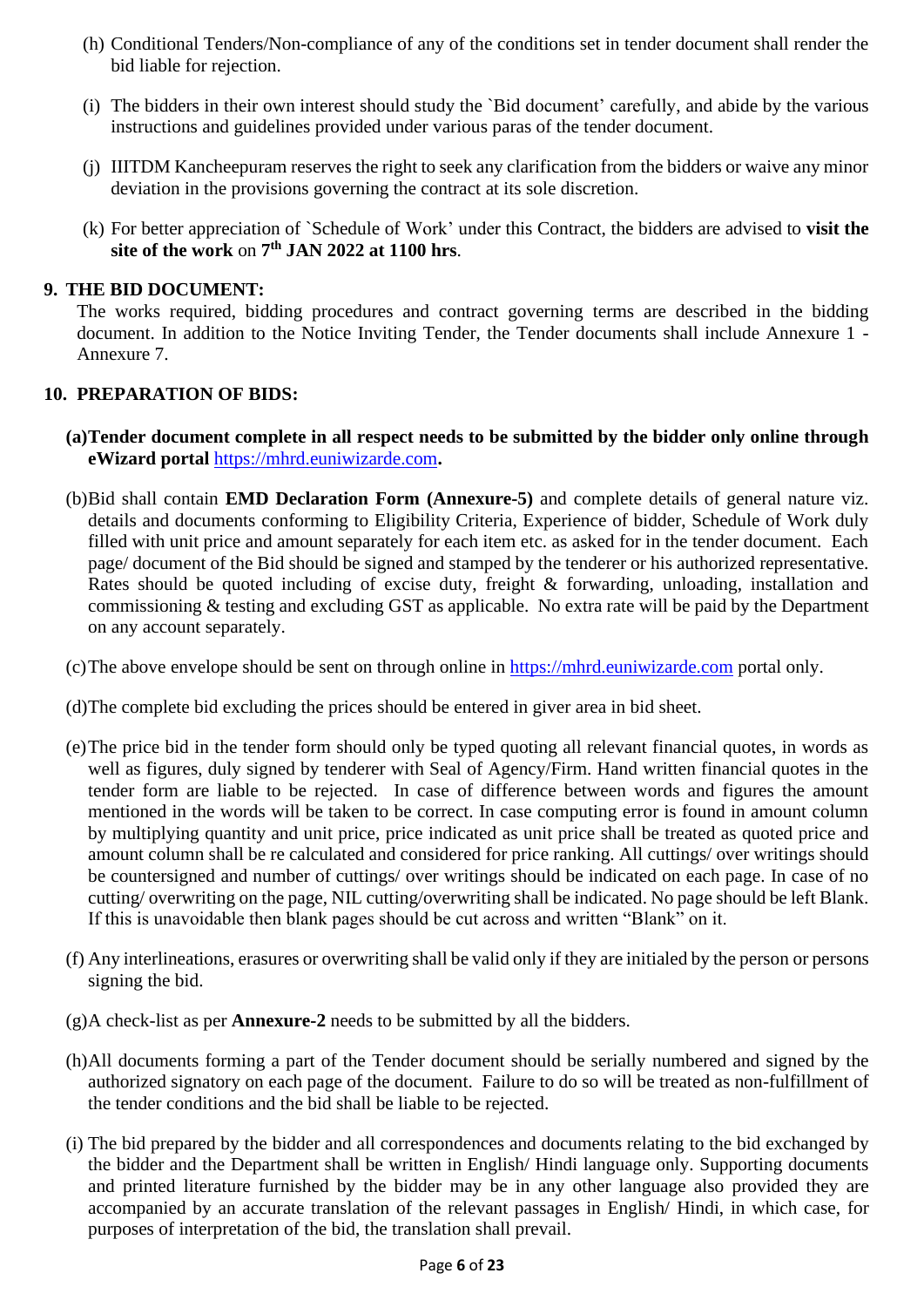- (j) Bids shall be submitted in the prescribed bid Proforma 'Schedule of Works' as per **Annexure 6.** The prescribed Proforma at **Annexure-6** duly filled in online only.
- (k)The bidder shall sign the bid with the exact name of the firm to whom the contract is to be issued, in case the contract is awarded to him. It shall be identical with the firm for which the essential certificates and eligibility conditions are enclosed along with this bid document.
- (l) The bid papers, duly filled in and complete in all respects shall be submitted together with requisite information and Annexure/Appendices. It shall be complete and free from ambiguity, change or interlineations.
- (m) The bidder should indicate at the time of quoting against this tender their full postal addresses and telephone numbers.
- (n)Any work, which is not specified and required to be done for satisfactory completion of project, the same shall be specified separately in his / her quote.

# **(o)Bids should be submitted only online through eWizard portal https://mhrd.euniwizarde.com/.**

- (i) **First cover** indicating 'COVER FOR PREQUALIFICATION' should consist of only prequalification document along with supported documents, if any, etc. This cover should consist of complete prequalification papers, names of Agency and also commercial terms etc. offered. Price column in this cover should be kept blank. **BID DECLARATION FORM SHOULD BE SUBMITTED IN THIS COVER (Annexure-5).**
- (ii) **Second cover** indicating, "COVER FOR PRICE BID" should consist the same details of first cover as well as price details also Both the covers should be submitted online thorough eWizard portal [https://mhrd.euniwizarde.com,](https://mhrd.euniwizarde.com/) before due date and time.
- (iii) IIITDM Kancheepuram reserves the right to cancel/terminate any bid/ all bids without any reason hereof.
- **11. PRICE BID**: Item Rates quoted on the 'Schedule of Work" at **Annexure 6** by the bidder shall be valid and constant during the entire period of contract and will not be subject to any variation on any account whatsoever.
- **12. INCOME TAX LIABILITY:** The Contractor will have to bear entire Income Tax liability both corporate and personal whatsoever at his own end and IIITDM Kancheepuram shall in no way be under any obligation to bear it.
- **13. PERIOD OF VALIDITY OF BIDS**: Bids shall be valid for acceptance for the period as indicated in `General Information' (hereinafter referred to as validity period) and shall not be withdrawn on or after the opening of bids till the expiry of the validity period or any extension agreed to thereof. In exceptional circumstances, prior to expiry of the original bid validity period, the Competent Authority of the Institute may request the Bidders for specific extension in the period of validity. The requests and the responses shall be made in writing. The Bidders will undertake not to vary/modify their bids during the validity period or any extension agreed to thereof.
- **14**. Apart Bids tendered through Hard copy/Telex/ Telegraphic/ Tele fax shall not be considered for the award of this contract.
- **15. DEADLINE FOR SUBMISSION OF BIDS:** The Bids must be submitted to Registrar, IIITDM Kancheepuram not later than **1500Hrs (IST) on 20th JAN, 2022**.
- **16. LATE/WRONGLY DELIVERED BIDS**: Bidders are advised in their own interest to ensure that their bids must be submitted through e-tendering well before the closing date and time. Any bid submitted after the stipulated deadline for submission of e-tenders or delivered at/to some other place/authority shall be liable to be rejected and decision of IIITDM Kancheepuram shall be final and binding on all the bidders.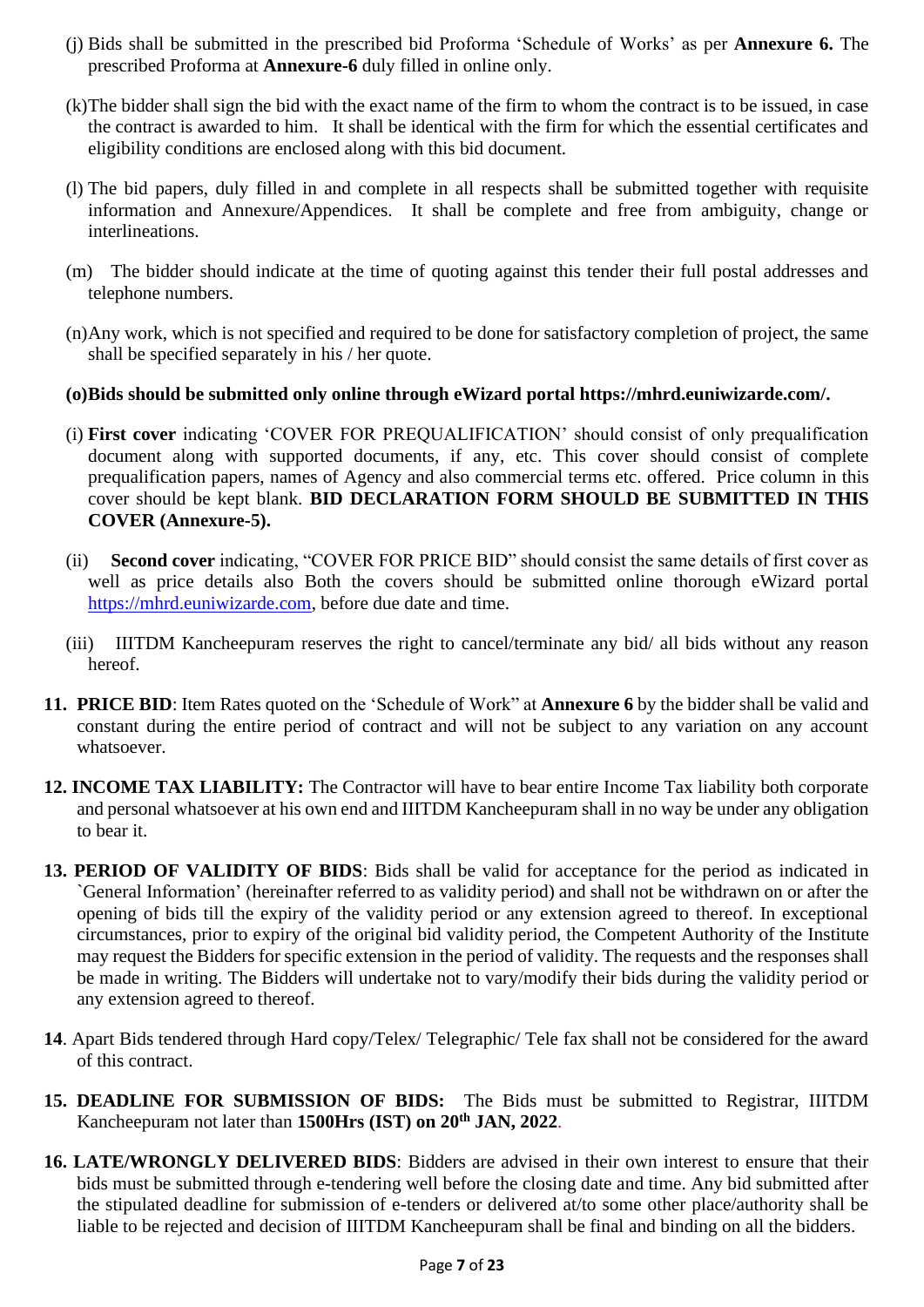- **17. OPENING OF E-BIDS:** The bids will be opened at **1530Hrs (IST) on 20th Jan 2022**. The bidders can verify their bid status on e-Tendering portal<https://mhrd.euniwizarde.com/>.
- **18. UNSOLICITED POST TENDER MODIFICATIONS:** Unsolicited post-tender modification(s) shall lead to rejection of the offer.
- **19. NON CONFIRMATION TO STIPULATIONS OR SPECIFICATIONS:** Every bidder must note that his/her Bid shall be liable to be rejected in case the tender stipulations are not complied with strictly or the specifications offered by the bidder do not conform to the required specifications indicated therein. The lowest Bid will be determined from among those Bids, which are in full conformity with the required specifications/ conditions.
- **20. CONTACTING IIITDM AUTHORITIES:** No bidder shall contact any of the IIITDM Kancheepuram authorities on any matter relating to his bid, from the time of the opening of the bids to the time the contract is awarded.
- **21. EXAMINATION AND EVALUATION OF BIDS**: A committee/person constituted by Competent Authority of IIITDM Kancheepuram for this purpose will examine the bids to determine whether they are complete, whether any computational errors have been made, whether required sureties have been furnished, whether the complete documents duly signed have been furnished, and whether the bids are generally in order. The committee/person shall determine the conformity of each bid to the bidding documents. If felt necessary, the Committee/person may seek clarification/additional information from the bidders at any stage before the Contract is finally awarded.
- **22. CRITERIA FOR THE AWARD OF CONTRACT:** IIITDM Kancheepuram will award the contract to the successful bidder whose bid has been determined to be in full conformity with the bid documents and has been determined as the lowest evaluated bid.
- **23. CANCELLATION OF TENDER PROCESS:** Committee/person duly constituted by Competent Authority, IIITDM Kancheepuram, reserves the right to reject, accept or prefer any bid and to annul the bidding process and reject all bids at any time prior to award of contract, without thereby incurring any liability to the affected bidder or bidders or any obligation to inform the affected bidder or bidders of the ground for its actions and decisions. Executive Director also reserves to himself the right to accept any bid in part or split the contract between two or more bidders.

# **24. NOTIFICATION OF AWARD (NOA)/ WORK ORDER**

Prior to the expiry of the period of bid validity, IIITDM Kancheepuram will notify the successful bidder in writing that his bid has been accepted.

# **25. SECURITY DEPOSIT**

- a. Successful Bidder shall furnish Security Deposit of 3% of Contract value shall be submitted in the form of a Crossed Demand Draft / Pay Order / Banker's cheque / FDR drawn in favour of Registrar IIITDM Kancheepuram, payable at Chennai from a Commercial bank.
- b. Within 7 (SEVEN) working days of the receipt of Notification of Award (NOA) from IIITDM Kancheepuram, the successful bidder shall furnish Security Deposit in accordance with the conditions of the contract as per Para above.
- c. Failure of the successful bidder to comply with the requirement shall constitute sufficient grounds for the annulment of the award and forfeiture of his Security Deposit.
- d. In case the work is abandoned during the course of work, failure of Contractor to comply with the directions of IIITDM Kancheepuram or Contractor fails to complete the assigned work within the Work Completion Period, or quality of the work is found to be unacceptable to the Department and the Contractor is unable to rectify the defects within the time frame provided for completion of the work or provide satisfactory services during the Defect Liability Period as specified (12 months after completion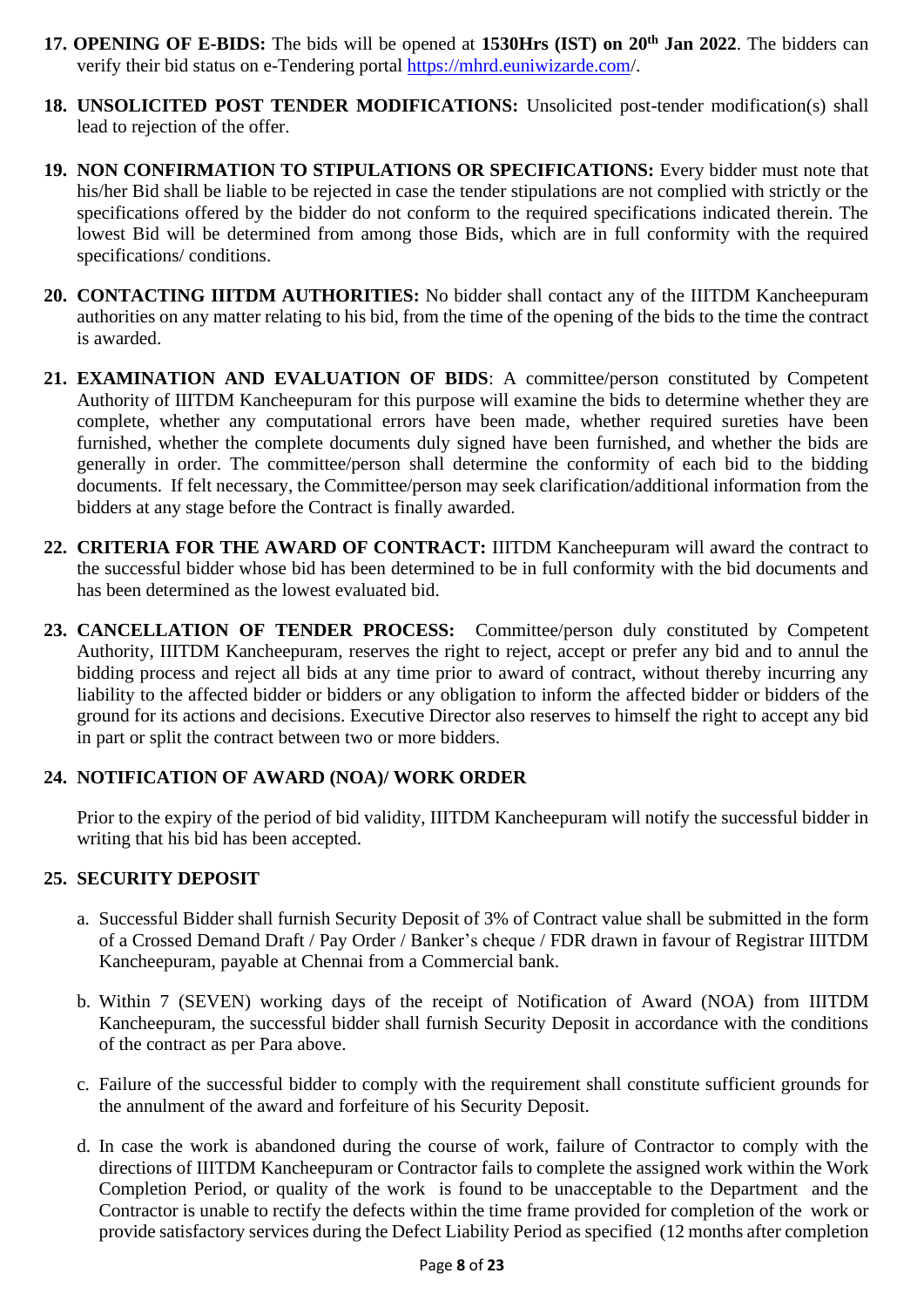of work), the Security Deposit is liable to be forfeited, without prejudice to other remedies at the sole discretion of IIITDM Kancheepuram administration.

- e. On successful completion of the Contract, Security Deposit will be released after completion of Defect Liability Period i.e. 12 months from the date of completion of the work.
- f. No interest will be payable by the Department to the Contractor on the Security Deposit / Performance Guarantee.
- **26. SIGNING OF CONTRACT:** The successful bidder shall be required to sign a formal detailed contract / agreement (Annexure-4) with IIITDM Kancheepuram within a period of 07 working days and also to pay security deposit within 07 days. Failure to do so on the part of the Contractor, Notification of Award is liable to be cancelled and Security Deposit is liable to be forfeited.
- **27. COMMENCEMENT OF WORK:** On receipt of notification of award, successful bidder shall be required to physically start the work within 07 working days after signing the contract or handover of site, whichever is earlier. In case of failure to commence the work by the Contractor within 07 days after signing of the contract or handover of site, the Institute shall be at the liberty to terminate the Award and forfeit the Security Deposit.
- **28. WORK COMPLETION PERIOD:** The work shall be executed and completed within **45 working days** from the date of Commencement of the Work. In case the Contractor fails to complete the assigned work within specified Work Completion Period, IIITDM Kancheepuram may recover Liquidated Damage and/or terminate the Contract and/or forfeit the Security Deposit. IIITDM Kancheepuram on its part would be required to handover the site to the Contractor free from any encumbrance.
- **29. PENALTIES AND LIQUIDATED DAMAGES**: If the Contractor fails to complete the assigned work within 45 **working days from commencement of work,** IIITDM Kancheepuram shall without prejudice to its other remedies, deduct as liquidated damages 0.5% of the Contract Value for each and every week of delay (part of the week shall be considered as full week) subject to maximum of 10% of the Contract Value and the same shall be deducted from the bill(s) or any other payment due to the Contractor. In addition to it, Department shall be at the liberty to terminate the Contract, and/or forfeit the Security Deposit, in case, Contractor fails to complete the assigned work within the 'Work Completion Period'.
- **30. TERMINATION OF CONTRACT:** It shall be the primary responsibility of the Contractor that work contract is executed as per Terms and Conditions stipulated under this contract to the complete satisfaction of the Department. If the Contractor fails to commence the work as per Para 26..and/or the performance is not found to be satisfactory by the Department and/or on inspection as per Para 02 the Contractor fails to provide all reasonable facilities and assistance to the inspector without any charges to the IIITDM Kancheepuram and/or fails to either replace the rejected material or make all alternative arrangements necessary to meet specification and correct the defects pointed out in the workman ship free of cost to the IIITDM Kancheepuram within the Work completion Period as per Para 28, Department may terminate the contract and/or forfeit the Security Deposit as per Para 29 or penalize up to 10% of the contract value.

# **31. MEASUREMENT AND PAYMENT**:

- a. Measurements of all items having financial value shall be recorded in Measurement books so that a complete record is obtained of all works performed under the contract. Measurements shall be taken jointly by the IIITDM Kancheepuram official designated for the purpose and the Contractor.
- b. Payment of bills shall be made against supply, acceptance and after verification of the bill by the Institute after deduction of taxes and TDS as per applicable rules. Running account bill/Final bill shall be submitted by the contractor after execution of work and completion certificate shall be furnished by the Institute after completion of work in full. Payment to be made only for the work actually done.
- **32. FAILURE BY CONTRACTOR TO COMPLY**: After receipt of written notice from the IIITDM Kancheepuram during the execution of work contract and during Defect Liability Period, requiring compliance with such further Drawings if any, &/or IIITDM Kancheepuram's instructions, fails within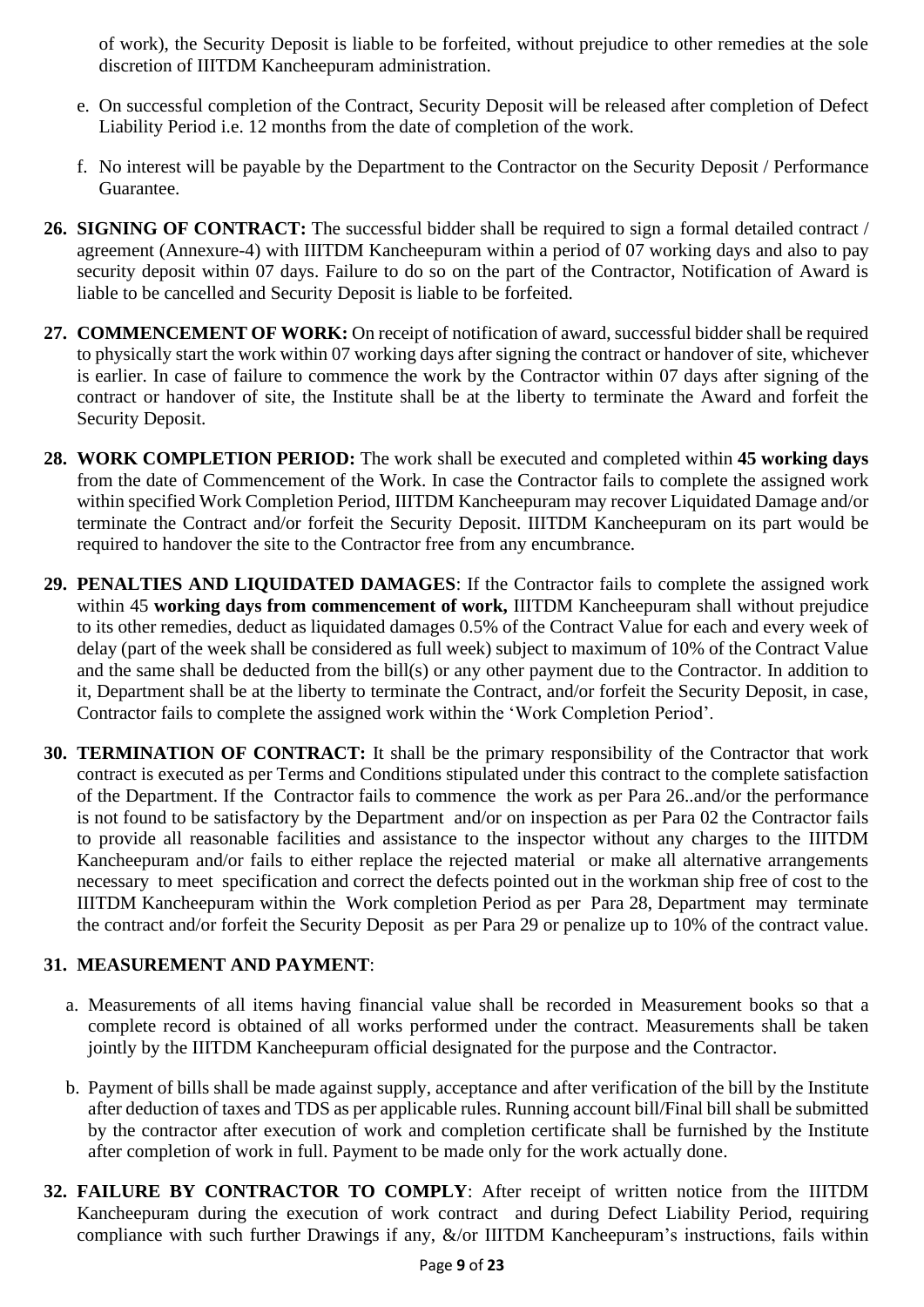seven days to comply with the same, the IIITDM Kancheepuram may employ and pay other persons to execute any such work whatsoever as may be necessary to give effect thereto and all costs incurred in connection therewith shall be recoverable from the Contractor by the IIITDM Kancheepuram or 2% amount may be deducted from any money due or which may become due to the Contractor.

- **33. DEFECT LIABILITY PERIOD:** If any defect is noticed within **12 months** from the date of completion of work, the same shall be rectified by the Contractor upon a notice to that effect and within stipulated period therein failing which IIITDM Kancheepuram may forfeit the Security Deposit.
- **34. ARBITRATION:** In the event of any dispute or disagreement under or in relation to this Agreement or over the interpretation of any of the terms hereinabove contained or any claim or liability of the Contractor, the same shall be referred to the sole Arbitrator to be nominated by mutual consent of both parties therein. The intending party will serve notice in writing upon the other party notifying its intention for appointment of Arbitrator. Should both parties fail to agree on by mutual consent, then IIITDM Kancheepuram will appoint the sole Arbitrator. The provisions of Arbitration and Conciliation Act, 1996 will apply. The arbitration proceedings will be held in Chennai. The Arbitrator will give reasons for his award and the award passed by the Arbitrator shall be final and binding upon the parties herein. Such reference shall be deemed to be a submission to arbitration under the Indian Arbitration and Conciliation Act, 1996, or of any modifications or reenactment thereof including the rules framed there under.
- **35. JURISDICATION OF COURTS**: All disputes are subject to the jurisdiction of courts in Kancheepuram and Agreement will be governed by and be construed in accordance with the laws of India.
- **36. DISCLAIMER:** The quantities mentioned in the column 3 of Schedule of Work are illustrative only and not exact in nature. They may increase or decrease during actual execution of work. The Department shall not be liable for any financial loss, sustained by the contractor in case the quantity of work executed by the contractor is at variance with the illustrated quantities as mentioned in the column 3 of Schedule of Works.

**Sd/-** Registrar IIITDM Kancheepuram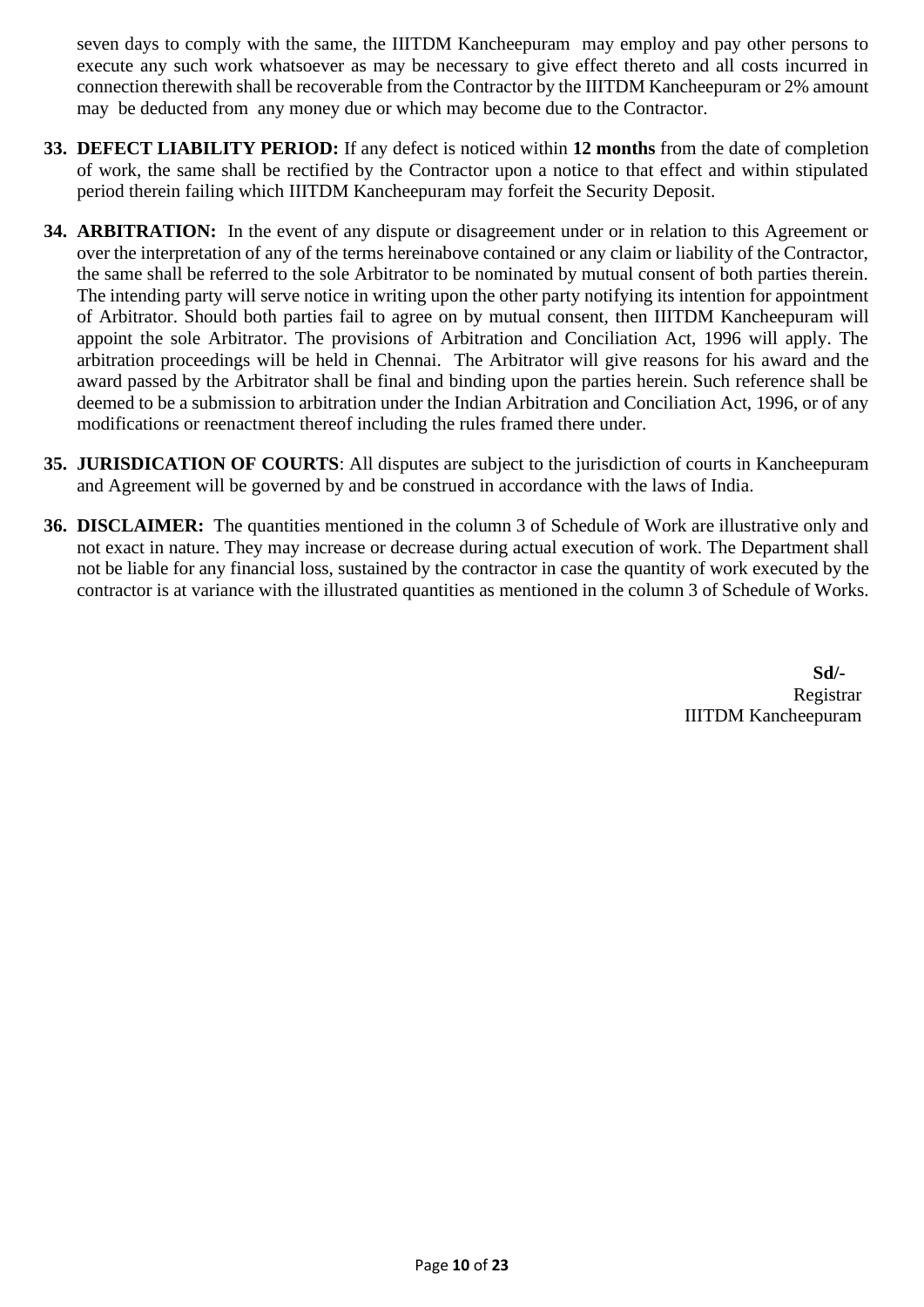## **Instructions for Online Bid Submission:**

The bidders are required to submit soft copies of their bids electronically on the e-tender Portal, using valid Digital Signature Certificates. The instructions given below are meant to assist the bidders in registering on the e-Procurement Portal, prepare their bids in accordance with the requirements and submitting their bids online on the e-Procurement Portal. More information useful for submitting online bids on the e-tender Portal may be obtained at: [https://mhrd.euniwizarde.com.](https://mhrd.euniwizarde.com/)

# **REGISTRATION**

1. Bidders are required to enroll on the e-Procurement Portal (URL: [https://mhrd.euniwizarde.com\)](https://mhrd.euniwizarde.com/) with clicking on the link "Online bidder Registration" on the e-Procurement.

2. As part of the enrolment process, the bidders will be required to choose a unique user name and assign a password for their accounts.

3. Bidders are advised to register their valid email address and mobile numbers as part of the registration process. These would be used for any communication with the bidder.

4. Upon enrolment, the bidders will be required to register their valid Digital Signature Certificate (Only Class III Certificates with signing + encryption key usage) issued by any Certifying Authority recognized by CCA India (e.g. Sify / TCS / nCode / eMudhra etc.), with their profile.

5. Only one valid DSC should be registered by a bidder. Please note that the bidders are responsible to ensure that they do not lend their DSC"s to others which may lead to misuse.

6. Bidder then logs in to the site through the secured log-in by entering their user ID/password and the password of the DSC / e-Token.

7. For any Query contact to our helpdesk Number 011-49606060, Email: **helpdeskuniwizarde@gmail.com**, **Mr. Vijay–8448288989 (**[eprochelpdesk.03@gmail.com](mailto:eprochelpdesk.03@gmail.com)**) Ms. Brinda-8448288994 (**eprochelpdesk.06@gmail.com**).**

8. The scanned copies of all original documents should be uploaded on portal.

# **SEARCHING FOR TENDER DOCUMENTS**

1. There are various search options built in the e-Procurement Portal, to facilitate bidders to search active tenders by several parameters. These parameters could include Tender ID, Item/work id, Title, Date, etc.

2. Once the bidders have selected the tenders they are interested in, the bidder can pay the processing fee as per the tender (NOT REFUNDABLE) by net-banking / Debit / Credit card and then download the required documents / tender schedules, Bid documents etc. Once both tender fees are paid, it will be moved to the respective "requested" Tab. This would enable the e-tender Portal to intimate the bidders through e-mail in case there is any corrigendum issued to the tender document.

#### **PREPARATION OF BIDS**

1. Bidder should take into account any corrigendum published on the tender document before submitting their bids.

2. Please go through the tender advertisement and the tender document carefully to understand the documents required to be submitted as part of the bid. Please note the number of covers in which the bid documents have to be submitted, the number of documents - including the names and content of each of the document that need to be submitted. Any deviations from these may lead to rejection of the bid.

3. Bidder, in advance, should get ready the bid documents to be submitted as indicated in the tender document / schedule and generally, they can be in PDF /JPEG formats. Bid Original documents may be scanned with 100 dpi with Colored option which helps in reducing size of the scanned document.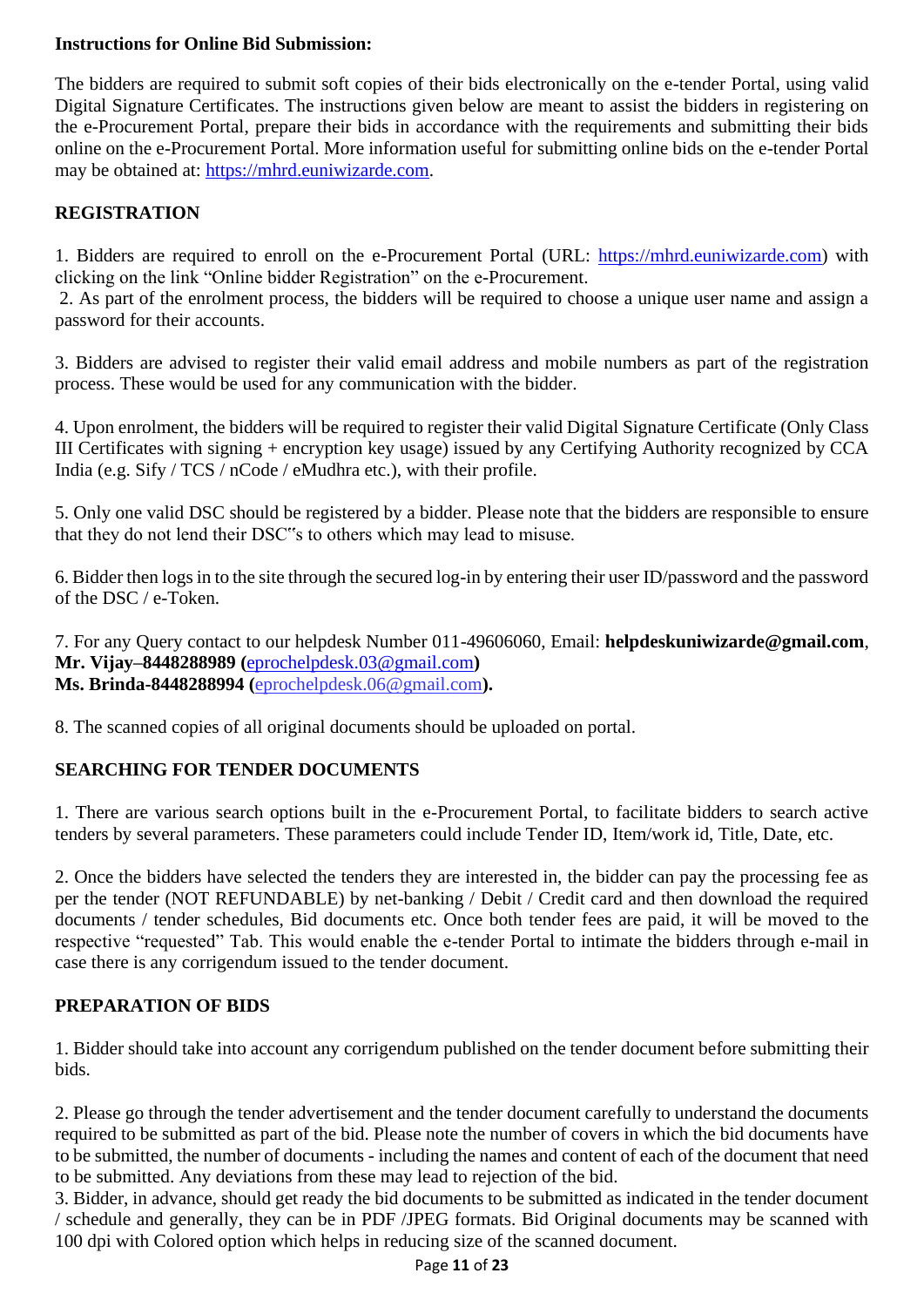4. To avoid the time and effort required in uploading the same set of standard documents which are required to be submitted as a part of every bid, a provision of uploading such standard documents (e.g. PAN card copy, annual reports, auditor certificates etc.) has been provided to the bidders. Bidders can use "My Documents" available to them to upload such documents.

5. These documents may be directly submitted from the "My Documents" area while submitting a bid, and need not be uploaded again and again. This will lead to a reduction in the time required for bid submission process.

# **SUBMISSION OF BIDS**

1. Bidder should log into the website well in advance for the submission of the bid so that it gets uploaded well in time i.e. on or before the bid submission time. Bidder will be responsible for any delay due to other issues.

2. The bidder has to digitally sign and upload the required bid documents one by one as indicated in the tender document.

3. Bidder has to select the payment option as "DD" to pay the EMD as applicable and enter details of the instrument.

4. The original bid should be posted/couriered/given in person to the concerned official, latest by the last date of bid submission or as specified in the tender documents. The details of the DD/any other accepted instrument, physically sent, should tally with the details available in the scanned copy and the data entered during bid submission time. Otherwise the uploaded bid will be rejected.

5. \*Bidders are requested to note that they should necessarily submit their financial bids in the format provided and no other format is acceptable. If the price bid has been given as a standard BoQ format with the tender document, then the same is to be downloaded and to be filled by all the bidders. Bidders are required to download the BoQ file, open it and complete the white coloured (unprotected) cells with their respective financial quotes and other details (such as name of the bidder). No other cells should be changed. Once the details have been completed, the bidder should save it and submit it online, without changing the filename. If the BoQ file is found to be modified by the bidder, the bid will be rejected.

6. The server time (which is displayed on the bidders" dashboard) will be considered as the standard time for referencing the deadlines for submission of the bids by the bidders, opening of bids etc. The bidders should follow this time during bid submission.

7. All the documents being submitted by the bidders would be encrypted using PKI encryption techniques to ensure the secrecy of the data. The data entered cannot be viewed by unauthorized persons until the time of bid opening. Data storage encryption of sensitive fields is done. Any bid document that is uploaded to the server is subjected to symmetric encryption using a system generated symmetric key. Further this key is subjected to asymmetric encryption using buyers/bid opener public keys. Overall, the uploaded tender documents become readable only after the tender opening by the authorized bid openers.

8. The uploaded tender documents become readable only after the tender opening by the authorized bid openers.

9. Upon the successful and timely submission of bid click "Complete" (i.e., after Clicking "Submit" in the portal), the portal will give a successful Tender submission acknowledgement & a bid summary will be displayed with the unique id and date & time of submission of the bid with all other relevant details.

10. The tender summary has to be printed and kept as an acknowledgement of the submission of the tender. This acknowledgement may be used as an entry pass for any bid opening meetings.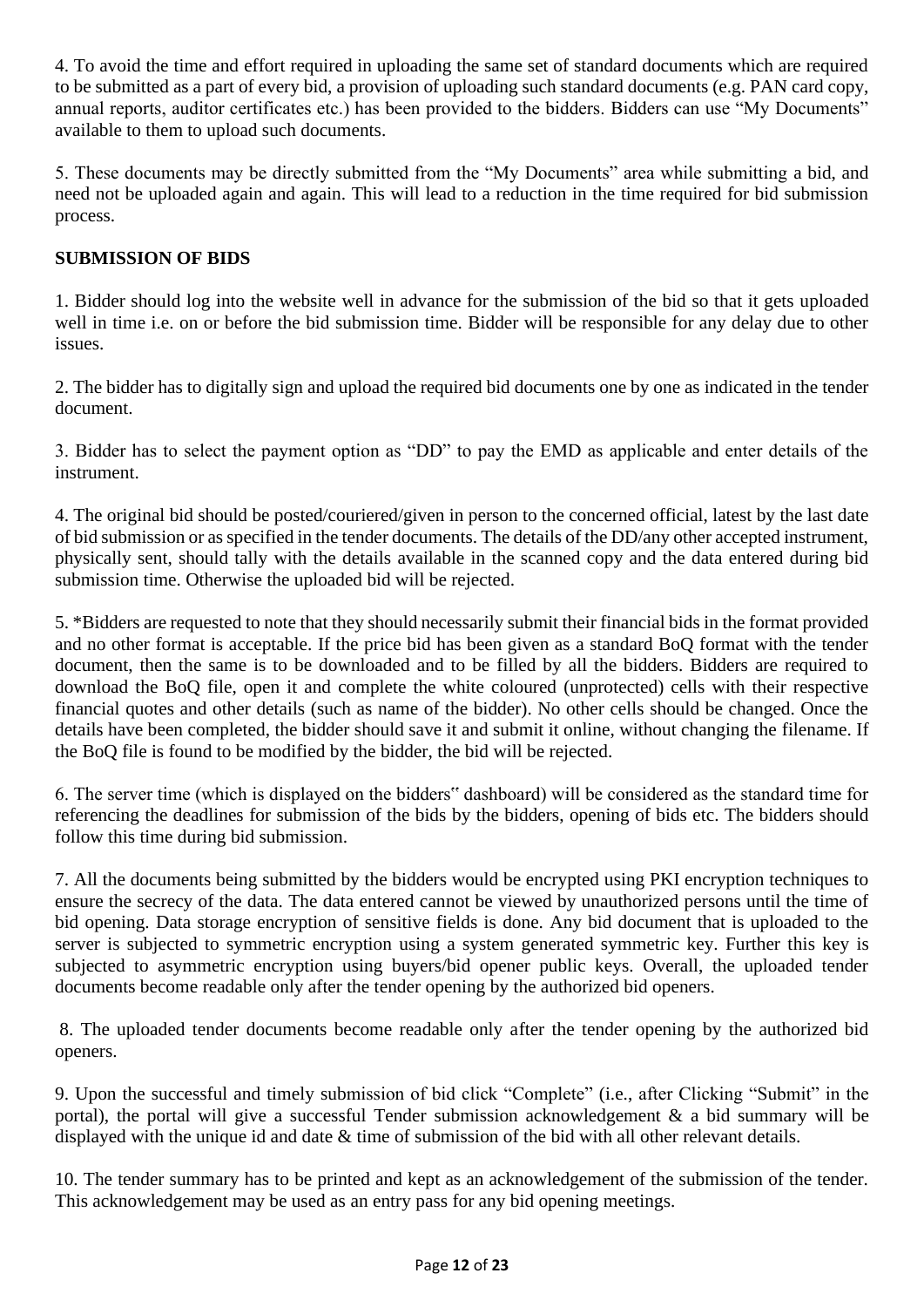### **Annexure - I**

#### **BID SUBMISSION PROFORMA**

Tender No. …………………………………

Registrar, IIITDM Kancheepuram, Chennai 600127

Dear Sir,

1. I/We hereby offer to quote for work as defined in 'Schedule of Works' and the relevant Annexures at the quoted price given in the 'Schedule of Works' Proforma as per Annexure**-6** and agree to hold this offer open till \_\_\_\_\_\_\_\_\_\_\_\_\_\_\_\_\_\_.

2. I/We have understood and complied with all Terms and Conditions stipulated in the Tender Document necessary for submission of this bid. It is further stated that I/We have fully understood the 'Schedule of Works' and Terms and Conditions in the Tender Document governing this contract and shall abide by them in toto, if awarded the Contract.

3. The following pages have been added to and form part of this tender (if needed to be filled and added).

Yours faithfully,

Digital signature of the bidder

**Note: This form duly typed on the letter head of the bidder and duly signed should be returned forming Annexure-1 of this Bid document.**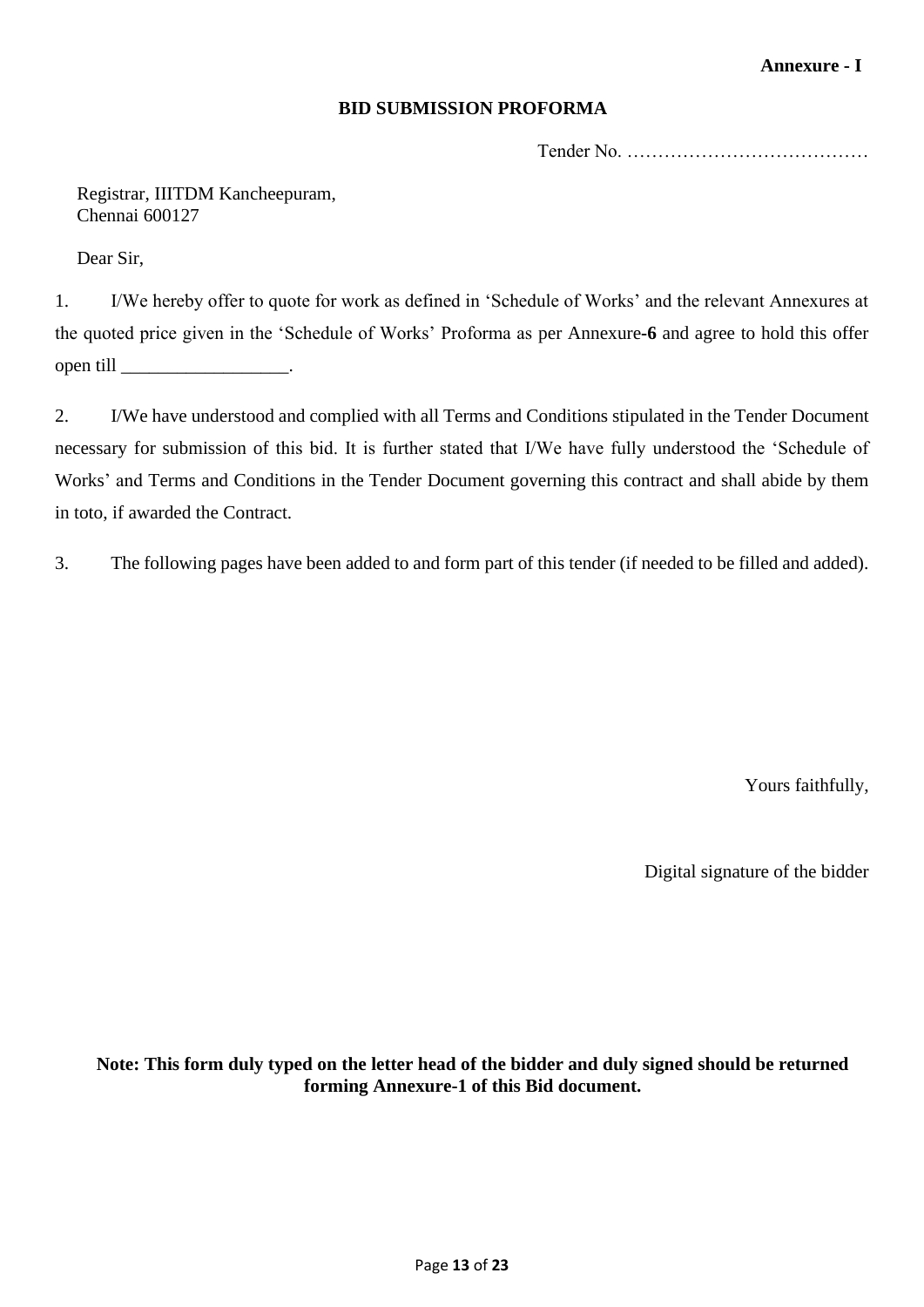#### **CHECK LIST**

The bidders are advised in their own interest to ensure that the following points/aspects in particular have been complied with failing which the offer is liable to rejected.

- 1. Please tick whichever is applicable and cross whichever is/are not applicable.
- 2. Please sign each sheet.
- 3. The check-list duly filled must be returned along with the offer.

| SI.              | Para              | <b>Description</b>                                                   | <b>Bidders</b>  |
|------------------|-------------------|----------------------------------------------------------------------|-----------------|
| N <sub>0</sub>   | reference         |                                                                      | <b>Response</b> |
|                  |                   |                                                                      | Yes/No/N.A.     |
| 1.               | 6                 | Earnest Money deposit                                                |                 |
|                  |                   | (Bid Declaration Form - Annexure-5)                                  |                 |
| 2.               | $\overline{7}$    | Copy of completed work contracts along with scope of work in         |                 |
|                  |                   | support of Eligibility Criteria as referred                          |                 |
| 3.               | $\overline{7}$    | Photocopy of Work Order/ valid registration for "Similar Civil"      |                 |
|                  |                   | Works" in at least one of the organizations e.g. PWD/CPWD,           |                 |
|                  |                   | MES, BSNL, RAILWAYS, State Govt. Org / Corporate                     |                 |
|                  |                   | Institutions, etc.,                                                  |                 |
| $\overline{4}$ . | 8(a)              | Photocopy of Registration certificate of TIN number issued by        |                 |
|                  |                   | appropriate authority in favour of the tenderer.                     |                 |
| 5.               | 8(b)              | Copy of <b>GST return for last one</b> year, and tax return for last |                 |
|                  |                   | three years.                                                         |                 |
| 6.               | 8(b)              | Photocopy of GST certificate issued by appropriate authority in      |                 |
|                  |                   | favor of the tenderer.                                               |                 |
| 7.               | 8(c)              | Photocopy of PAN Card issued by appropriate authority.               |                 |
| 8.               | 8(d)              | A self-declaring certificate that the Agency/Firm has not been       |                 |
|                  |                   | debarred from working in any Govt. institution/undertaking           |                 |
|                  |                   | anywhere in the country.                                             |                 |
| 9.               | 10                | Preparation of bid (All the pages of tender document should          |                 |
|                  |                   | be signed with stamp)                                                |                 |
| 10.              | 10(e)             | Financial Bid typed                                                  |                 |
| 11.              | 10(g)             | <b>Check List</b>                                                    |                 |
| 12.              | 10 <sub>(o)</sub> | <b>Bid Submission Proforma</b>                                       |                 |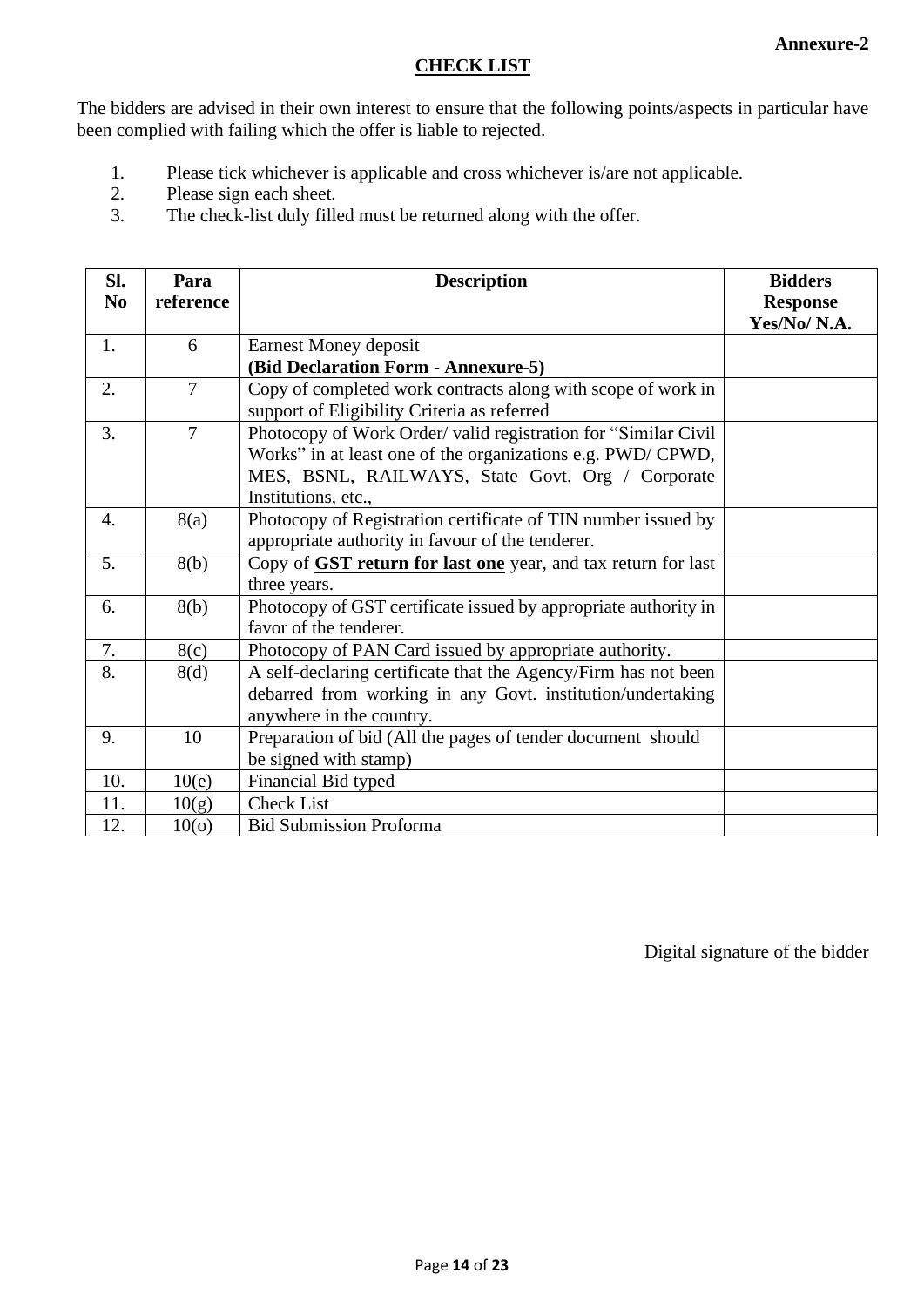# **BIDDER 'S PAST WORK EXPERIENCE PROFORMA**

# **NOTE- Work Orders & Completion/On Going Works Certificates From Clients to be enclosed along with this Proforma.**

| Name of the bidder (Firm):                                                                              |     |
|---------------------------------------------------------------------------------------------------------|-----|
| Address of the bidder:                                                                                  |     |
|                                                                                                         |     |
| Land line phone No's of the bidder                                                                      |     |
| Mobile No's of the bidder                                                                               |     |
| Email of the bidder                                                                                     |     |
| Registration No. of the Firm: (If any)                                                                  |     |
| (Please enclose the copy of registration)                                                               |     |
| GST No.                                                                                                 |     |
| TIN No.                                                                                                 |     |
| PAN No.                                                                                                 |     |
| Experience: Details of similar civil works<br>executed especially with Govt. / PSU / PWD /              | (1) |
| CPWD / MES / BSNL / RAILWAYS / State                                                                    | (2) |
| Govt. Org. / Autonomous / Corporate institutions<br>or organizations for a value not less than Rs. 7.28 | (3) |
| lakhs (Excl. GST) for a single work order (or) Rs.<br>4.55 lakhs (Excl. GST) each for two work order    | (4) |
| (or) Rs. 3.64 lakhs (Excl. GST) each for three<br>work order should be awarded and executed on or       | (5) |
| after 01.01.2018.                                                                                       |     |
| Details of Manpower availability                                                                        |     |
| (Number with their qualification & experience):                                                         |     |

Declaration:

I/We hereby declare and affirm that I/We have read and understood the terms and conditions of the contract as stipulated in NIT.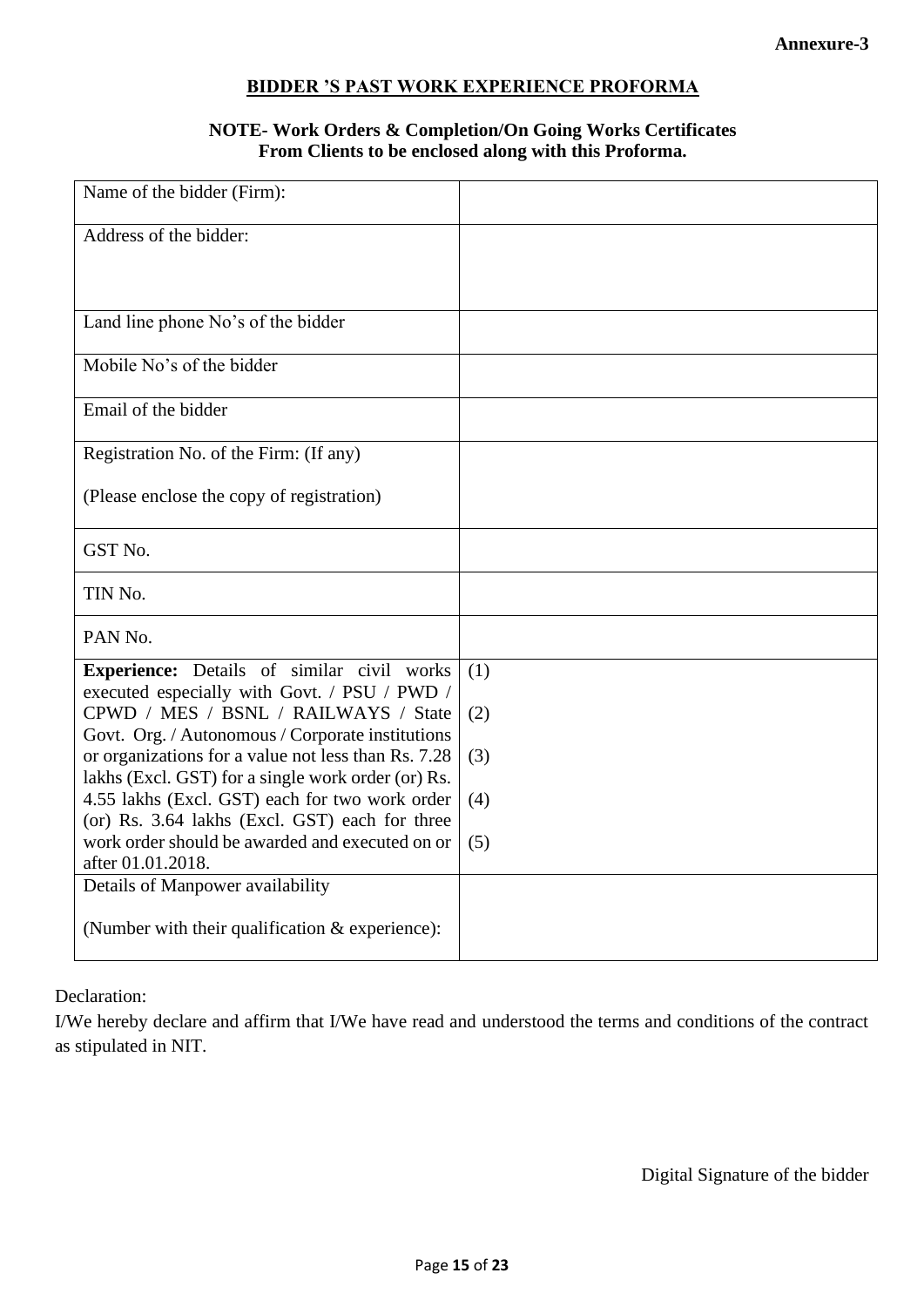#### **DRAFT CONTRACT AGREEMENT**

# CONTRACT AGREEMENT NO. \_\_\_\_\_\_\_\_\_\_\_\_\_\_\_\_\_

This Agreement made on \_\_\_\_\_\_\_\_\_\_\_\_\_\_\_between Indian Institute of Information Technology Design and Manufacturing through its authorized signatory The Registrar (which expression shall include its administrators, successors, executors) on the one part and M/s………………………………………………… ……………………………………………………………. (hereinafter referred to as contractor) which expression shall include its administrators, successors, executers and permitted assigns on the other part.

Whereas, IIITDM is desirous of getting the work of "**Name of work………………………………………... ………………………………………………………………………………………………….**" at its campus located in Melakkottaiyur Village, Off Vandalur-Kelambakkam Road, Chennai 600127 as mentioned in detailed document and has invited tenders for this work as per tender document issued for this purpose. And whereas M/s ………………………………………………….…………………………. had participated in the above referred bidding vide their proposal dated ……….…... and IIITDM accepted their aforesaid proposal and awarded the work to M/s ……………………………………………………………...………. vide its award letter No. ………………………………………………………………………….…dated ……………. And the documents referred to therein which have been accepted by M/s…………………………….……………………………………………………………………………… ………………. resulting into a contract.

#### NOW THEREFORE THIS DEED WITNESSETH AS UNDER

IIITDM has awarded contract to M/s ………………………………………….……………. herein after on the Terms and Conditions contained in acceptance letter dated No…………………………………………………… ……………………………………………….….. dated…………………. and the documents to therein. The award has been taken with effect as per the aforesaid award letter w. e. f. ………………….…. The terms and expressions used in this agreement shall have the meanings as are assigned to them in the Contract Documents. Name of Documents…

- 1. Award letter dated ………………………………………………….
- 2. Set of tender documents and quotations submitted by the contractor.

The above contract documents are serially numbered from 1 to \_\_\_ and are initialed by both the parties through their representatives. All the aforesaid contract documents shall form an integral part of this agreement. The contract shall be performed by the contractor strictly and faithfully in accordance with the terms of the agreement. Any modification of the agreement shall be effected only by a written instrument signed by the authorized representatives of both the parties.

It is specifically agreed by and between the parties that all the differences or disputes arising out of the agreement or touching the subject matter of the agreement shall be decided by process of settlement & arbitration as per provision of the Indian Arbitration Act and Chennai shall have exclusive jurisdiction over the same.

Notice of default given by either party to the other party under the agreement shall be in writing and shall be deemed to have been duly and properly served upon the party hereto if delivered against acknowledgement duly addressed to the signatories at the addresses mentioned herein above. This is a works contract, which includes supply of skilled and unskilled manpower and materials as per the conditions of the contract.

IN WITNESS HEREOF the Parties through their authorized representatives have executed these present (execution whereof has been approved by the component authorities of both the parties) on day, month and year first mentioned in Chennai.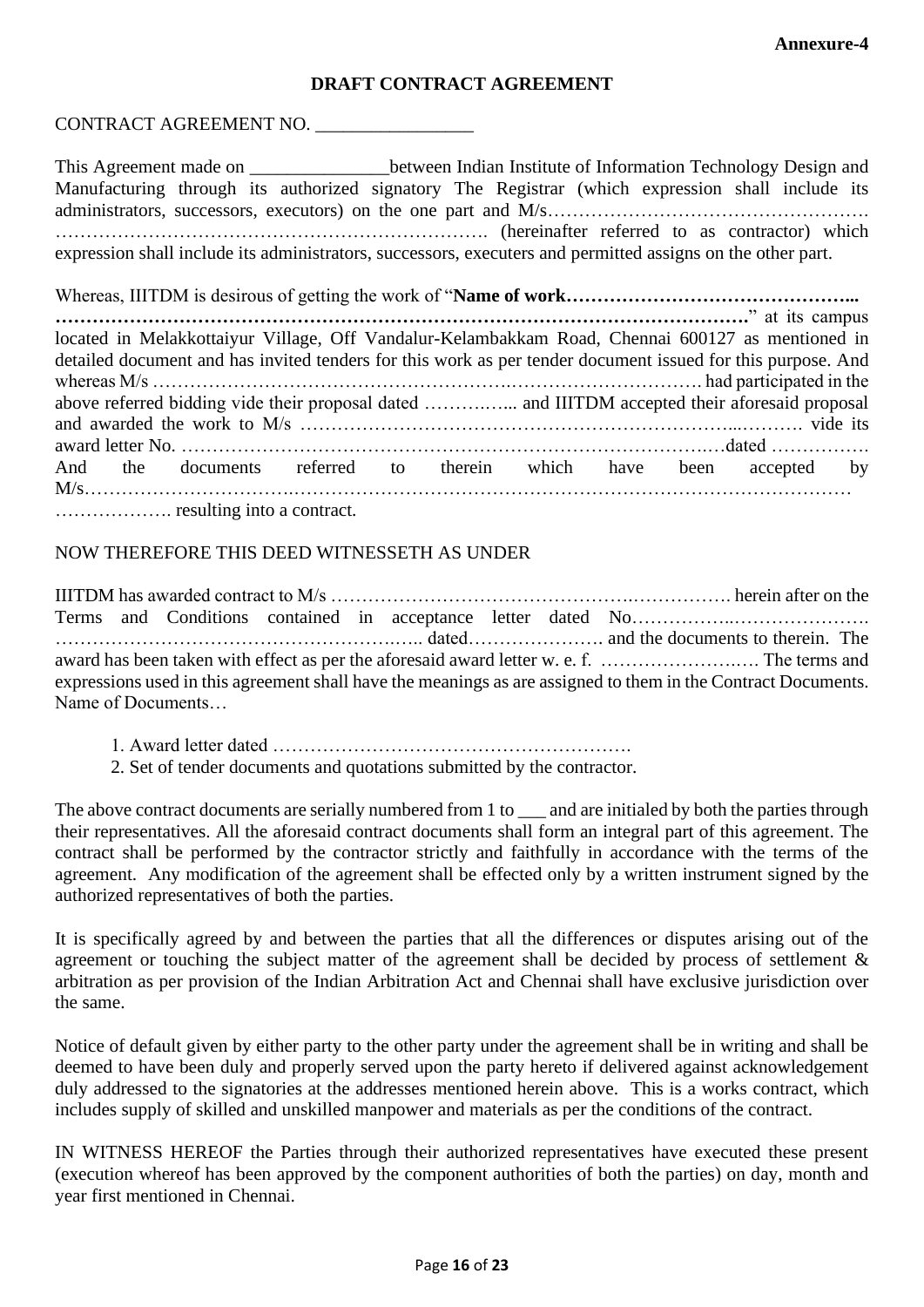| For and on behalf of | For and on behalf of                                                                                                                                      |
|----------------------|-----------------------------------------------------------------------------------------------------------------------------------------------------------|
| M/s                  | Indian Institute of Information Technology,<br>Design and Manufacturing, Kancheepuram<br>Off Vandalur-Kelambakkam Road,<br>Melakkottaiyur, Chennai-600127 |
| Witness 1            | Witness 1                                                                                                                                                 |
| Witness 2            | Witness 2                                                                                                                                                 |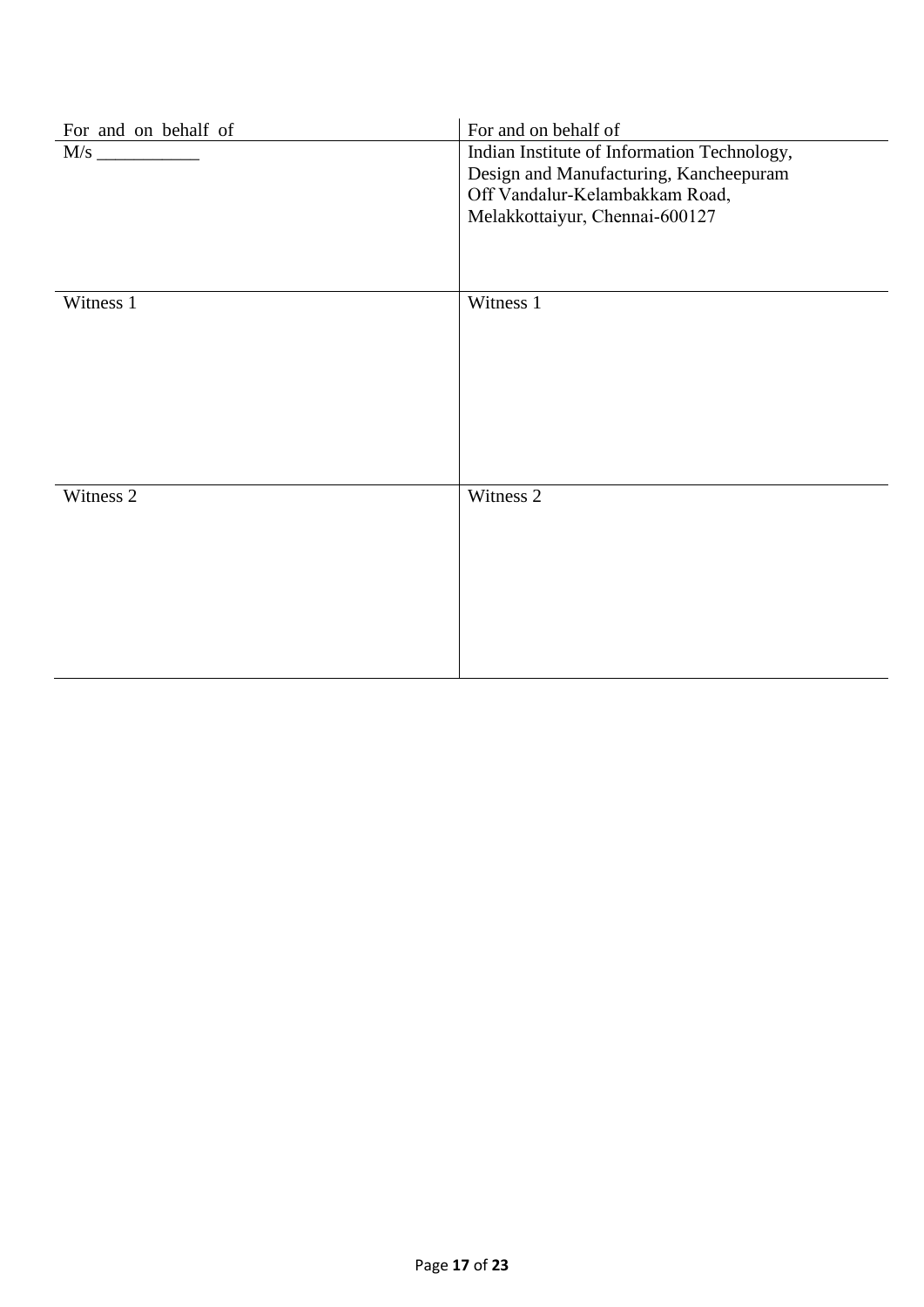# **BID DECLARATION FORM**

#### **To The Registrar, IIITDM Kancheepuram**

| I/We $M/s$ . | (Name) bid for the tender                  |
|--------------|--------------------------------------------|
|              | (Tender No.) towards Supply/Service/AMC of |
|              | (Name of the                               |

item/service) declare that if we withdraw or modify our Bids either during the period of validity of bid or fail to execute the contract on award the purchase order/contract, we understand and agree that our firm will be debarred for the period of one year for further bidding of any tender of your institute. Further, we agree that your institute is at liberty to intimate this debarment to all departments/ organizations of government and governmental organizations.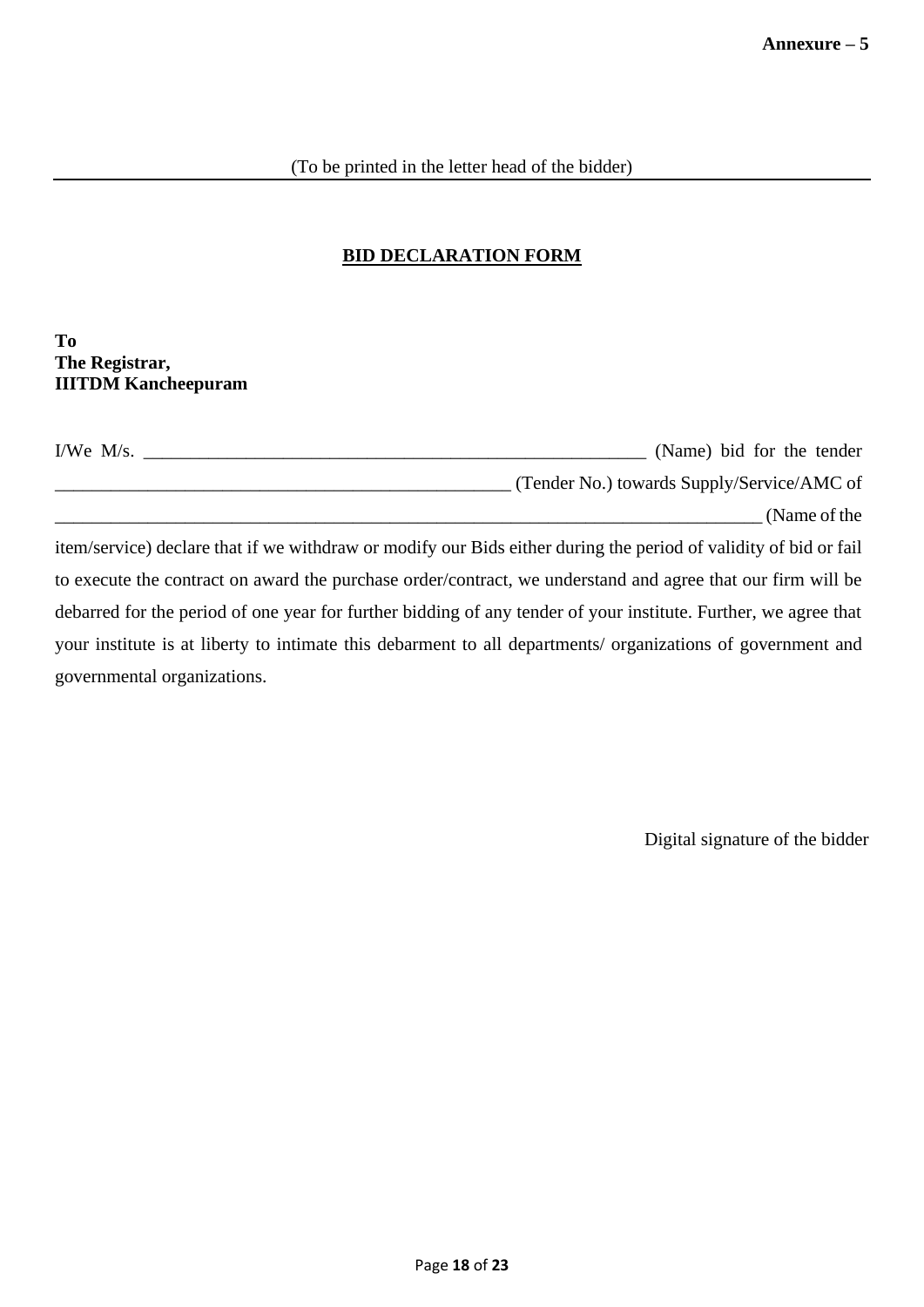### **SCHEDULE OF WORK**

**Name of the work: Providing and fixing EWC Flush Valve, wash basin health faucet , wash basin tap etc., in Physically challenged toilet located in admin building, Academic building and Lab Block North and South and Providing and fixing MS Grill in the Lab block and Providing and fixing damaged roof in the sports complex-reg**

| Sl.<br>No.     | <b>Description</b>                                                                                                                                                                                                                                                                                                                                                                                                  | Unit       | Qty            | <b>Item Rate</b><br>in Rs. | <b>Amount in Rs.</b> |
|----------------|---------------------------------------------------------------------------------------------------------------------------------------------------------------------------------------------------------------------------------------------------------------------------------------------------------------------------------------------------------------------------------------------------------------------|------------|----------------|----------------------------|----------------------|
| $\mathbf{1}$   | Providing and Fixing C.P. Brass Pillar cock of<br>auto closing system of Jaquar - Pressmatic<br>Taps PRS031 of law flow rate water saving<br>fixture in wash basin etc<br>Make : Jaquar                                                                                                                                                                                                                             | <b>NOS</b> | 20             |                            |                      |
| $\overline{2}$ | Providing and Fixing C.P. Brass manually<br>operated flush valve 25mm Jaquar (Non-<br>sensor) CODE :FLV1095N for EWC by<br>dismantled the existing sensor system of flush<br>valve including cutting ceramic tile dado upto<br>30x30cm and using CPVC pipes and fittings<br>such as CPVC reducer, CPVC MTA including<br>wall cement plaster 1:4 (1 cement 4 coarse<br>sand) with wall painting etc.<br>Make: Jaquar | <b>NOS</b> | 23             |                            |                      |
| $\overline{3}$ | Providing and fixing wash basin with C.I.<br>brackets, 32 mm C.P. brasswaste of standard<br>pattern, including painting of fittings and<br>brackets cutting and making good the walls<br>wherever require                                                                                                                                                                                                           |            |                |                            |                      |
| 3.1            | White Vitreous China Flat back wash basin<br>size 550x400 mm<br>Make: Parry ware                                                                                                                                                                                                                                                                                                                                    | <b>NOS</b> | 8              |                            |                      |
| $\overline{4}$ | Providing and fixing C.P. brass angle valve for<br>basin mixer and geyser points of approved<br>quality conforming to IS:8931                                                                                                                                                                                                                                                                                       |            |                |                            |                      |
| 4.1            | 15mm nominal bore<br>Make:Metro/Parryware                                                                                                                                                                                                                                                                                                                                                                           | <b>NOS</b> | $\overline{7}$ |                            |                      |
| 5              | Providing and fixing CP Brass 32mm size<br>Bottle Trap of approved quality & make and as<br>per the direction of Engineer-in-charge<br>Make : Metro/ Parryware                                                                                                                                                                                                                                                      | <b>NOS</b> | 7              |                            |                      |
| 6              | Providing and fixing white vitreous china<br>extended wall mounting water closet of size<br>780x370x690<br>of<br>approved<br>mm<br>shape<br>including providing & fixing including seat<br>cover, and cistern fittings, nuts, bolts and<br>gasket etc. complete<br>Make: Parryware                                                                                                                                  | <b>NOS</b> | 5              |                            |                      |
| 7              | <b>PVC</b><br>Providing<br>and fixing plasticized<br>connection pipe with brass unions:                                                                                                                                                                                                                                                                                                                             |            |                |                            |                      |
| 7.1            | 15 mm nominal bore 45 cm length.<br>Make: Supreme / Water tech                                                                                                                                                                                                                                                                                                                                                      | <b>NOS</b> | 10             |                            |                      |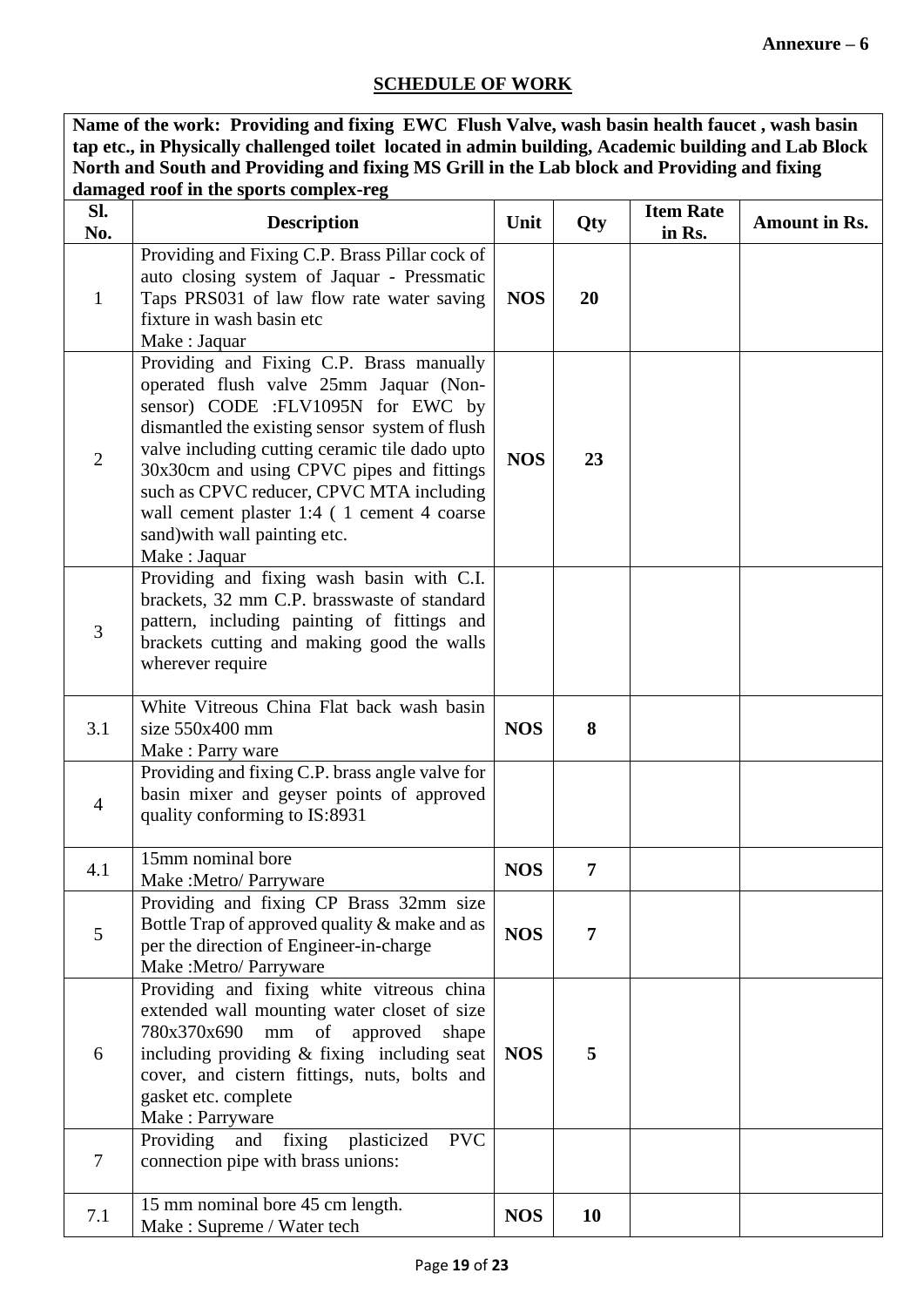| 8    | Providing and fixing CP brass hand shower<br>Metro or equivalent (health faucet) with 8 mm<br>dia 1 Mtrs long flexible tube and Wall hook<br>all as per Direction of Engineer -in-Charge.<br>Make : Metro/ Parryware                                                                                                                                      | <b>NOS</b>  | 12                      |  |
|------|-----------------------------------------------------------------------------------------------------------------------------------------------------------------------------------------------------------------------------------------------------------------------------------------------------------------------------------------------------------|-------------|-------------------------|--|
| 9    | Providing and fixing solid plastic seat with lid<br>for pedestal type W.C. pan complete<br>Make: Parryware/ Hindware                                                                                                                                                                                                                                      |             |                         |  |
| 9.1  | White solid plastic seat with lid<br>Make: Parryware/ Hindware                                                                                                                                                                                                                                                                                            | <b>NOS</b>  | $\mathbf{3}$            |  |
| 10   | Providing and fixing C.P. brass two way bib<br>cock Metro or equivalent of approved quality<br>conforming to IS standards and Specification.<br>Make :Metro/ Parryware<br>SPORTS COMPLEX REPAIR WORK                                                                                                                                                      | <b>NOS</b>  | 5                       |  |
|      |                                                                                                                                                                                                                                                                                                                                                           |             |                         |  |
| 11   | Providing and fixing on wall face unplasticised<br>Rigid PVC rain water pipes conforming to IS :<br>13592 Type A, including jointing with seal<br>ring conforming to IS: 5382, leaving 10 mm<br>gap for thermal expansion, (i) Single socketed<br>pipes.                                                                                                  |             |                         |  |
| 11.1 | 160 mm diameter<br>Make: Finolex /Supreme                                                                                                                                                                                                                                                                                                                 | <b>Mtrs</b> | 36                      |  |
| 12   | Providing and fixing on wall face unplasticised<br>- PVC moulded fittings/ accessories for<br>unplasticised Rigid PVC rain water pipes<br>conforming to IS : 13592 Type A, including<br>jointing with seal ring conforming to IS: 5382,<br>leaving 10 mm gap for thermal expansion.                                                                       |             |                         |  |
| 12.1 | Bend 87.5°<br>Make: Finolex /Supreme                                                                                                                                                                                                                                                                                                                      |             |                         |  |
| 12.2 | 160 mm bend<br>Make: Finolex /Supreme                                                                                                                                                                                                                                                                                                                     | <b>NOS</b>  | 8                       |  |
| 12.3 | Shoe (Plain)                                                                                                                                                                                                                                                                                                                                              |             |                         |  |
| 12.4 | 160 mm Shoe<br>Make: Finolex /Supreme                                                                                                                                                                                                                                                                                                                     | <b>NOS</b>  | $\overline{\mathbf{4}}$ |  |
| 13   | Providing and fixing unplasticised -PVC pipe<br>clips of approved design to unplasticised -<br>PVC rain water pipes by means of 50x50x50<br>mm hard wood plugs, screwed with M.S.<br>screws of required length, including cutting<br>brick work and fixing in cement mortar 1:4 (1)<br>cement : 4 coarse sand) and making good the<br>wall etc. complete. |             |                         |  |
| 13.1 | 160 mm<br>Make: Finolex /Supreme                                                                                                                                                                                                                                                                                                                          | <b>NOS</b>  | 40                      |  |
| 14   | Providing and fixing of colour coated<br>galvalume roof sheet of (Overall width of<br>1090mm of 550mpa steel grade and laid width<br>of 1025mm with six corrugation of crest<br>height 28 to 30mm of pitch 205mm and<br>stiffening ribs between the crest of 3mm                                                                                          | Sqm         | 72                      |  |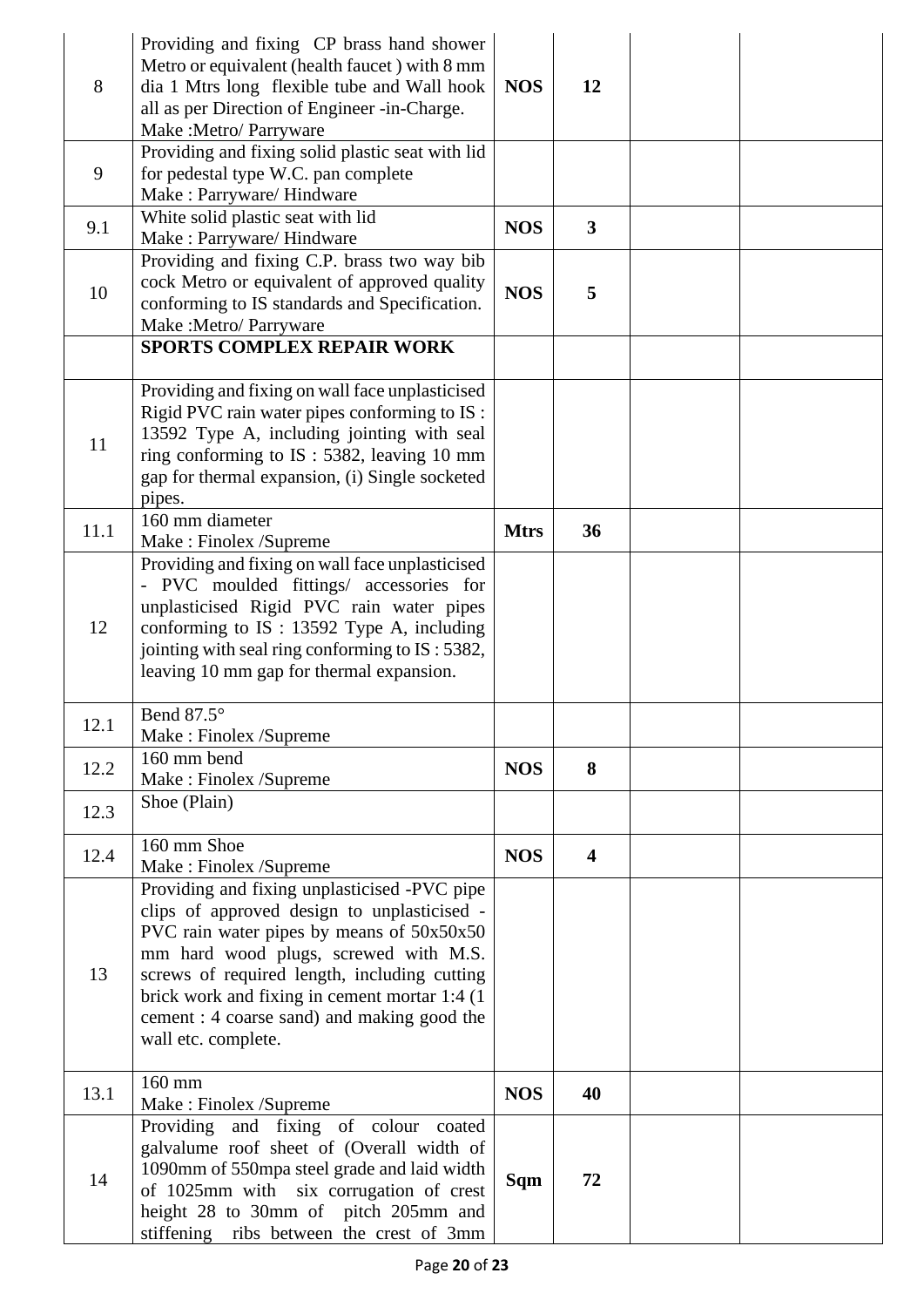|      | evenly spread on each valley of the sheet with<br>anti-capillary groove and long return leg on<br>side),<br>of 0.50mm TCT<br>AZ150<br>one<br>class(Aluminum Zinc coating of 150 grams<br>per sq.metre) with coated alloy of 55%<br>Aluminum 43.4% Zinc and 1.6% Silicon, and<br>of approved color with top surface coated 5-8<br>microns of primer and with 20-22microns of<br>XRW painting system and bottom service coat<br>with 10 microns (DFT) over and above epoxy<br>primer. The sheet shall be fixed using self-<br>drilling/self-tapping<br>of<br>screws<br>size<br>(5.5X55mm) with EPDM seal complete upto<br>any pich horizontal/vertical.                                                                                                                                                                                                                         |             |            |  |
|------|-------------------------------------------------------------------------------------------------------------------------------------------------------------------------------------------------------------------------------------------------------------------------------------------------------------------------------------------------------------------------------------------------------------------------------------------------------------------------------------------------------------------------------------------------------------------------------------------------------------------------------------------------------------------------------------------------------------------------------------------------------------------------------------------------------------------------------------------------------------------------------|-------------|------------|--|
| 15   | Providing and fixing of 8 core inuslation<br>materials underneath the galvalume roofing in<br>between roofing sheet and purlins and<br>flashings to avoid heat radiation, sound<br>absorbtion from rain as approved by the<br>department which comprises Aluminum foil at<br>end layers, fire retardant adhesive, kraft paper,<br>fire retardant adhesive, 3 way riber glass<br>scrim, kraft paper and fire retardant adhesive<br>etc., as sucessive layer bonded as insulations<br>having tensile strengths 59.61b/inch etc.,<br>complete<br>manufacture<br>as<br>per<br>specifications. (Superficial<br>will<br>area<br>be<br>measured for payment purpose)                                                                                                                                                                                                                 | Sqm         | 58         |  |
| 16   | Providing and fixing wooden moulded corner<br>beading of triangular shape to the junction of<br>panelling etc. with iron screws, plugs and<br>priming coat on unexposed surface etc.<br>complete 2nd class teak wood.                                                                                                                                                                                                                                                                                                                                                                                                                                                                                                                                                                                                                                                         |             |            |  |
| 16.1 | 50x50 mm (base and height)                                                                                                                                                                                                                                                                                                                                                                                                                                                                                                                                                                                                                                                                                                                                                                                                                                                    | <b>Mtrs</b> | <b>190</b> |  |
| 17   | Providing and fixing double scaffolding<br>system (cup lock type) on the exterior side, up<br>to seven story height made with 40 mm dia<br>M.S. tube 1.5 m centre to centre, horizontal $\&$<br>vertical tubes joining with cup & lock system<br>with M.S. tubes, M.S. tube challies, M.S.<br>clamps and M.S. staircase system in the<br>scaffolding for working platform etc. and<br>maintaining it in a serviceable condition for<br>the required duration as approved and<br>removing it there after .The scaffolding system<br>shall be stiffened with bracings, runners,<br>connection with the building etc wherever<br>required for inspection of work at required<br>locations with essential safety features for the<br>workmen etc. complete as per directions and<br>of Engineer-in-<br>approval<br>charge<br>.The<br>elevational area of the scaffolding shall be | Sqm         | 85         |  |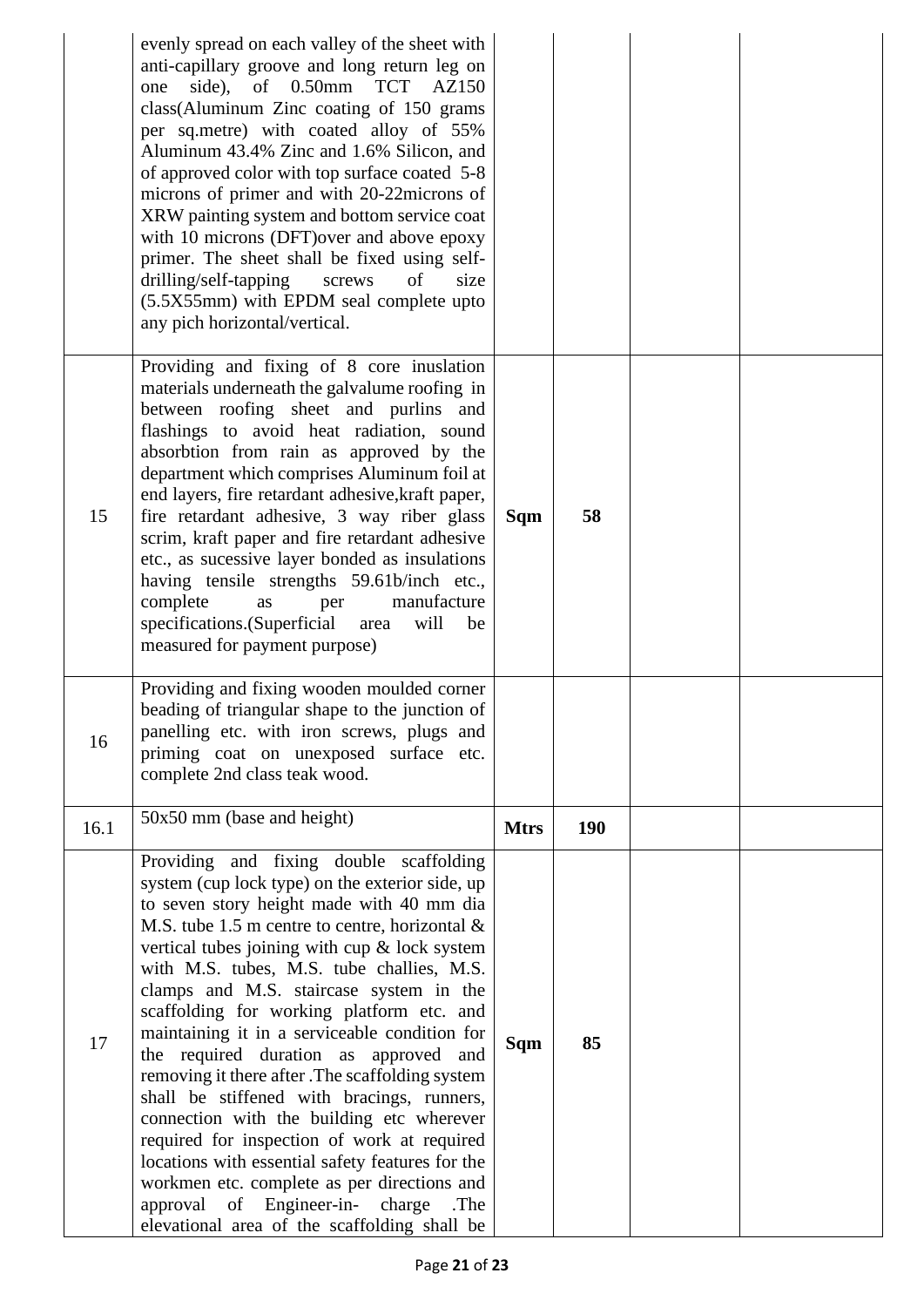|      | measured for payment purpose. The payment<br>will be made once irrespective of duration of<br>scaffolding.                                                                                                   |    |      |  |  |
|------|--------------------------------------------------------------------------------------------------------------------------------------------------------------------------------------------------------------|----|------|--|--|
|      | <b>MS Grill Work in lab building</b>                                                                                                                                                                         |    |      |  |  |
| 18   | Steel work welded in built up sections/framed<br>work including cutting, hoisting, fixing in<br>position and applying a priming coat of<br>approved steel primer using structural steel<br>etc. as required. |    |      |  |  |
| 18.1 | In gratings, frames, guard bar, ladder, railings,<br>brackets, gates and similar works.                                                                                                                      | Kg | 2400 |  |  |
|      | <b>Grand Total in Rs.</b>                                                                                                                                                                                    |    |      |  |  |
|      | <b>Grand Total in words</b>                                                                                                                                                                                  |    |      |  |  |

Note:

- All the above materials should comply with ISI standard.
- GST extra as per Govt. norms and will be reimbursed on submission of payment of Remittance.